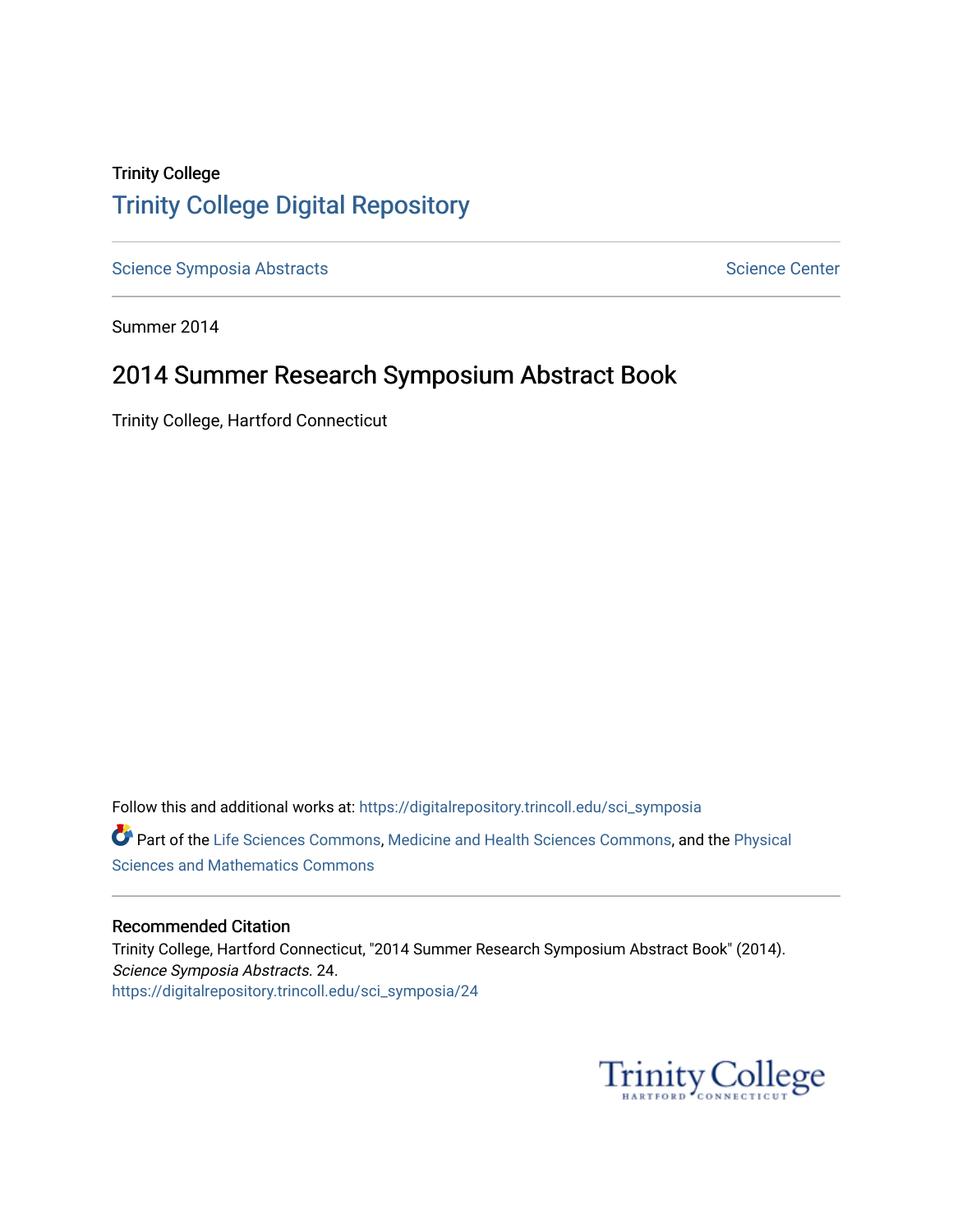# **TENTH ANNUAL SUMMER RESEARCH SYMPOSIUM TRINITY COLLEGE**

## **TABLE OF CONTENTS**

**Poster # Title**

# **BIOLOGY**

- **1. DEVELOPMENT OF GENE CONSTRUCTS TO TEST THE FUNCTION OF THE NOTCH INHIBITORY REGION WITHIN THE SERRATE LIGAND**  James Curlin '15
- **2. VIEWING WILDLIFE IMAGES THROUGH CITIZEN SCIENCE: IMPACT ON THE ANXIETY LEVELS OF MILITARY VETERANS WITH VARYING LEVELS OF PTSD** Nicole Evancha '15
- **3. DETERMINING THE ROLE OF CELL DIVISION IN THE EMBRYONIC DEVELOPMENT OF** *TRIBOLIUM CASTANEUM* James Graydon '15
- **4. INVESTIGATING NOTCH SIGNALING AND SEQUENTIAL SEGMENTATION IN THE FAIRY SHRIMP,** *THAMNOCEPHALUS PLATYURUS* Sara Khalil '15
- **5. CHEMICAL COMPOSITION OF CORN SNAKE EGGSHEELLS AND ULTRASTRUCTURE OF CORN SNAKE AND KING SNAKE YOLK** Glory Kim '17, Cionna Rosenthal '17, Kathryn Powers '17
- **6. SELECTION OF LUMEFANTRINE RESISTANT** *PLASMODIUM FALCIPARUM*  **PARASITES OF VARIOUS GENETIC BACKGROUNDS** Lulama L. Lunika '16, Nahla B. Gadalla, Thomas E. Wellems
- **7. EFFECT OF PREDATION ON CELL PROLIFERATION IN THE FOREBRAIN OF ELECTRIC FISH,** *BRACHYHYPOPOMUS* Michael Ragazzi '16
- **8. A** *XHO* **I CONTAINING FORM OF SERRATE HAS FUNCTION IN NOTCH SIGNALING COMPARABLE TO WILD TYPE** Kathy Rodogiannis '17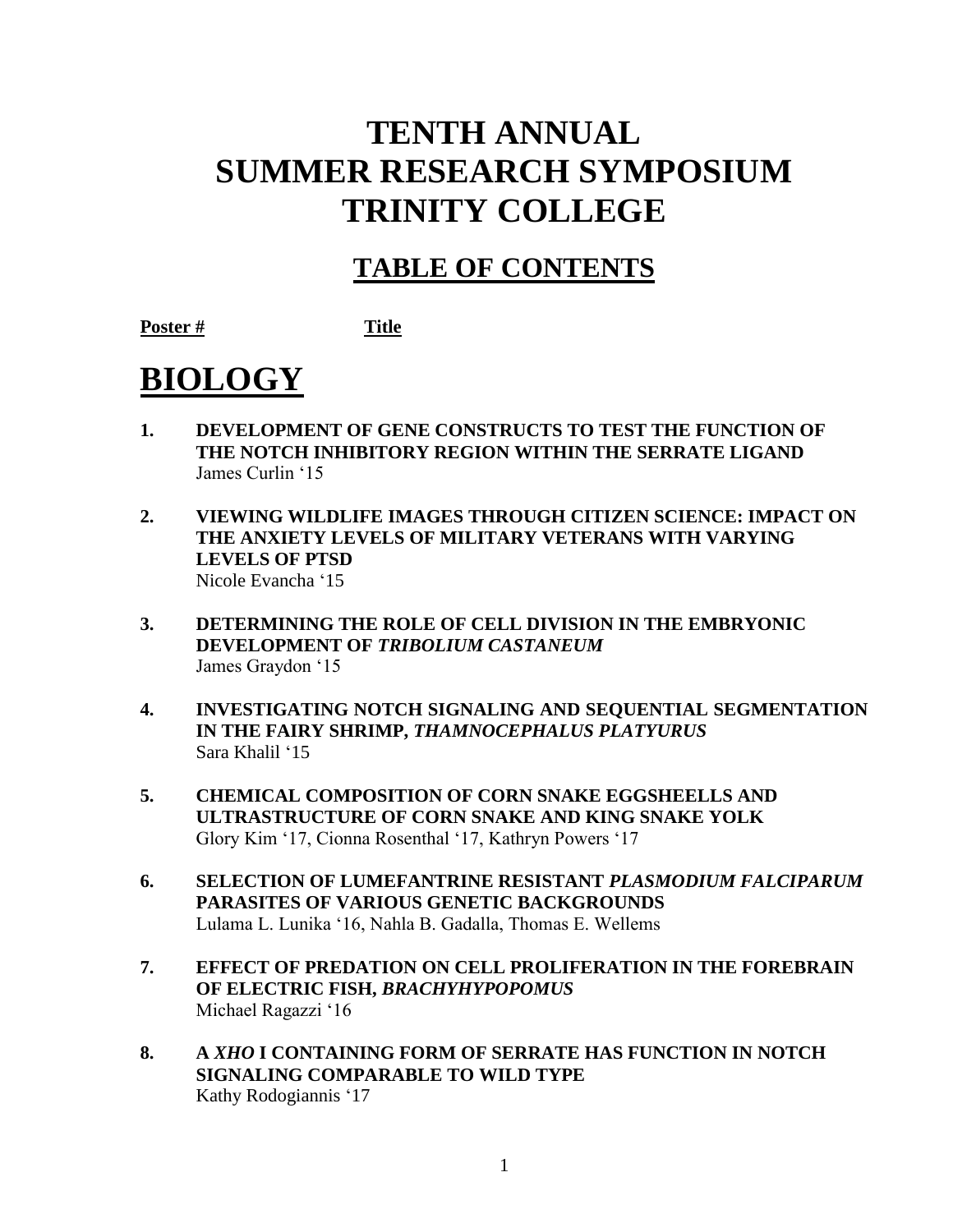- **9. IS THE RED ALGA** *LOPHOCLADIA TRICHOCLADOS* **(CERAMIALES***,*  **RHODOMELACEAE) BOTH CRYPTIC AND MORPHOLOGICALLY PLASTIC IN THE WESTERN ATLANTIC?** Dylan S. Spagnuolo '17
- **10. REFERENCES AMONG BEETLE FAMILIES INHABITING COMPOST PILES WITH VARIED KITCHEN SCRAP CONTENTS**  Bridget Tevnan '15

## **CHEMISTRY**

- **11. ELIMINATING THE CARRYOVER EFFECT OF DIHALOMETHANES FROM SPME FIBERS** Ashira Anderson '16, Christina McGuire '13, Edward Harrington '11
- **12. ALKYNYL β –SHEET PEPTIDOMIMETICS RETAIN THEIR ANTI-PARALLEL SHEET CONFORMATION WHEN COORDINATED TO TUNGSTEN** Adam N. Boynton '12, Shawna M. Berk '13, Elena-Marie C. Pedro '17
- **13. CONSTRUCTING A SYSTEM FOR MICROCHIP ELECTROPHORESIS LASER-INDUCED FLUORESCENCE (LIF)** Eleanor Clerc '17
- **14. SYNTHESIS OF A PHOSPHONAMIDITE FOR FUTURE SOLID-PHASE OLIGONUCLEOTIDE SYNTHESIS** Florence Dou '16
- **15. ONE STEP DEUTERIUM EXCHANGE ON TERNARY METAL HYDRIDES** Ryan Geelan '15
- **16. THE NEW ROUTE FOR THE SYNTHESIS OF TRIALMETHYL CATIONS** Mazin Khalil '15
- **17. IMPLICATIONS OF INCREASED REPEATS IN THE HEXANUCLEOTIDE EXPANSION OF CHROMOSOME 9 ON AMYTROPHIC LATERAL SCLEROSIS (ALS) PATHOPHYSIOLOGY** Heather S. Loring '15
- **18. SYNTHESIS OF TURBOMYCIN ANALOGUES FOR THE DEVELOPMENT OF NEW ANTIBIOTICS: VARATION OF THE PHENYL COMPONENT**  Brooke Moore '15, Ifeanyi Okoh '15, Abigail Whalen '15, Christine Reavis '15, Phong Quach '17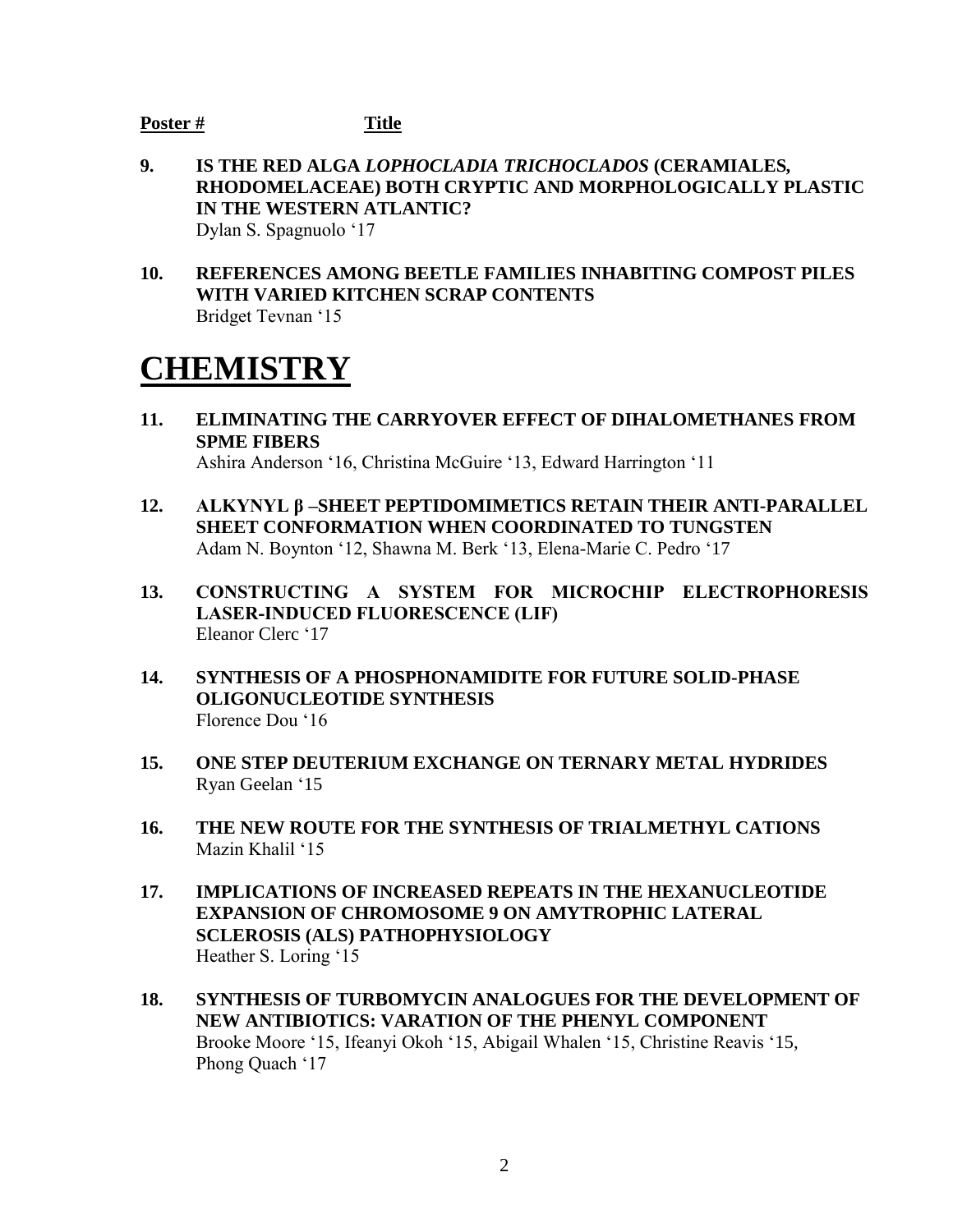- **19. LOADING PEPTIDES INTO DICTYOSTELIUM DISCOIDEUM USING MYRISTOYLATION AND PINOCYTOSIS** Berjana Nazarko '15
- **20. EXPRESSION OF FIBROSIS-RELATED mRNAs AND miRNAs IN PEDIATRIC IDIOPATHIC DILATED CARDIOMYOPATHY (IDC)**  Hieu "Hugh" Nguyen '17
- **21. POPPING BOTTLES**  Haley Peterson '15
- **22. EXPLORING WHETHER A NOVEL MACROCYCLE CONTAINING IRON AND TUNGSTEN CAN BE USED TO NUCLEATE A β –SHEET** Niranjana Pokharel '15
- **23. COMPARING MEASUREMENTS OF THE FORMIC ACID, WATER, AND SODIUM CHLORIDE LIQUID-VAPOR INTERFACE** Jeff Pruyne '15
- **24. SYNTHESIS OF TURBOMYCIN ANALOGUES FOR THE DEVELOPMENT OF NEW ANTIBIOTICS: VARIATION OF THE INDOLE COMPONENT** Phong Kim Quach '17
- **25. THE IMPROVEMENT OF HYDROALKOXYLATION REACTIONS VIA UREA CATALYSTS** Jordan Reid '17, James Cescon '16
- **26. CHARACTERIZATION OF THE STABILITY OF SUPPORTED BILAYER MEMBRANES IN POLYDIMETHYLSILOXANE MICROFLUIDIC DEVICES** Livia Shehaj '15
- **27. APPLICATION OF ANALYTICAL TECHNIQUES IN ART CONSERVATION: DART-TOF-MS & SEM-EDS** Sarah Talcott '17

# **COMPUTER SCIENCE**

- **28. A GPU BASED APPROACH TO THE 0-1 KNAPSACK PROBLEM USING THE DISCRETE SHUFFLED FROG LEAPING ALGORITHM** Pranav Bhandari '17, Rahul Chandrashekhar '17
- **29. HYPERGRAPH PARTITIONING ON GPUS AND IMAGE CLASSIFICATION** Hyunsu Cho '15, Sam Johnson '17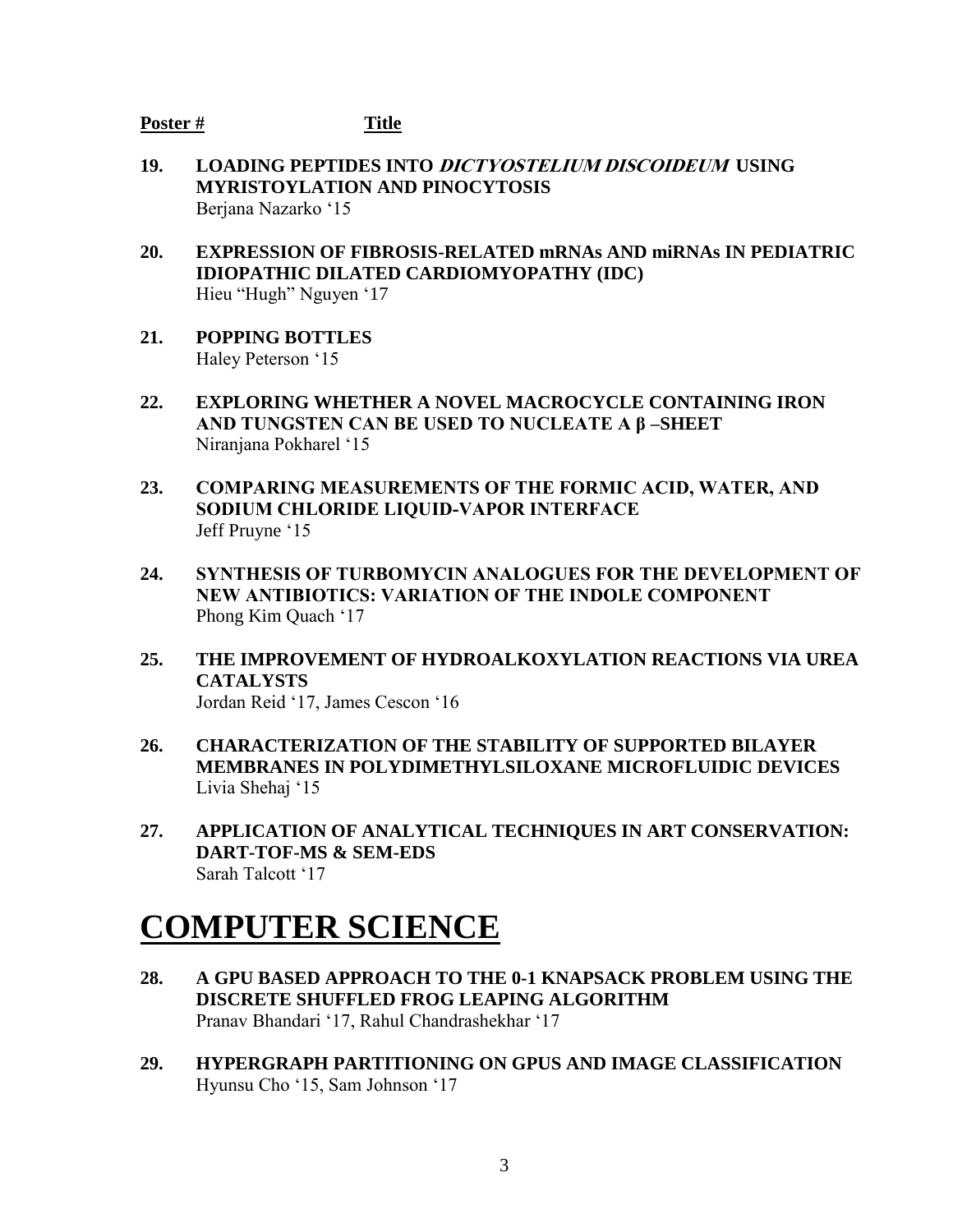- **30. MULTI-GPU BISECTION ALGORITHM FOR TRIDIAGONAL SYMMETRIC EIGENVALUE PROBLEM** Barok Imana '16, Nicky Thai '15
- **31. GROUP STEINER PROBLEM ON THE GPU** Basileal Imana '17, Venkata Suhas Maringanti '17
- **32. HIGH-SPEED HYPERGRAPH MATCHING ALGORITHM** Kevin Liu '17, Reid Delaney '16
- **33. EXPANDER GRAPHS AND THEIR EIGENVALUES** Yicheng Shao '16, Peter Reheis '16

## **ENGINEERING**

- **34. TRANSCRANIAL DOPPLER ASSESSMENT OF CEREBRAL BLOOD FLOW VELOCITY DURING VISUOSPATIAL TASKS** Erin Barney '15
- **35. STUDY OF NITROMETHANE COMBUSTION USING A SHOCK TUBE** Binod Giri '15
- **36. DESIGN AND IMPLEMENTATION OF SEVERAL ENGINEERING PROJECTS** Bobby Tella '17, Catherine Poirier '17, Phillip Winser '17, Subekshya Bidari '17, Sydney Doolittle '17, Tristan Peirce '17

## **ENVIRONMENTAL SCIENCE**

- **37. THE EFFECT OF CLEAR CUTTING ON SUB-ALPINE FOREST SOIL NUTRIENT CONCENTRATIONS OF ALUMINIUM AND CALCIUM WITHIN THE WHITE MOUNTAIN NATIONAL FOREST, NEW HAMPSHIRE** Jack Agosta '17, Justin Beslity '15
- **38. QUANTIFYING VEGETATION COVER CHANGES IN RESPONSE TO INVASIVE PLANT REMOVAL TREATMENTS** Jacob Ammon '17, Gregory Reardon '15
- **39. UNDERSTANDING THE CHALLENGES OF MANAGING INVASIVE PLANT ASSEMBLAGES, A CASE STUDY AT THE KNOX PRESERVE** Tracy R. Keza '17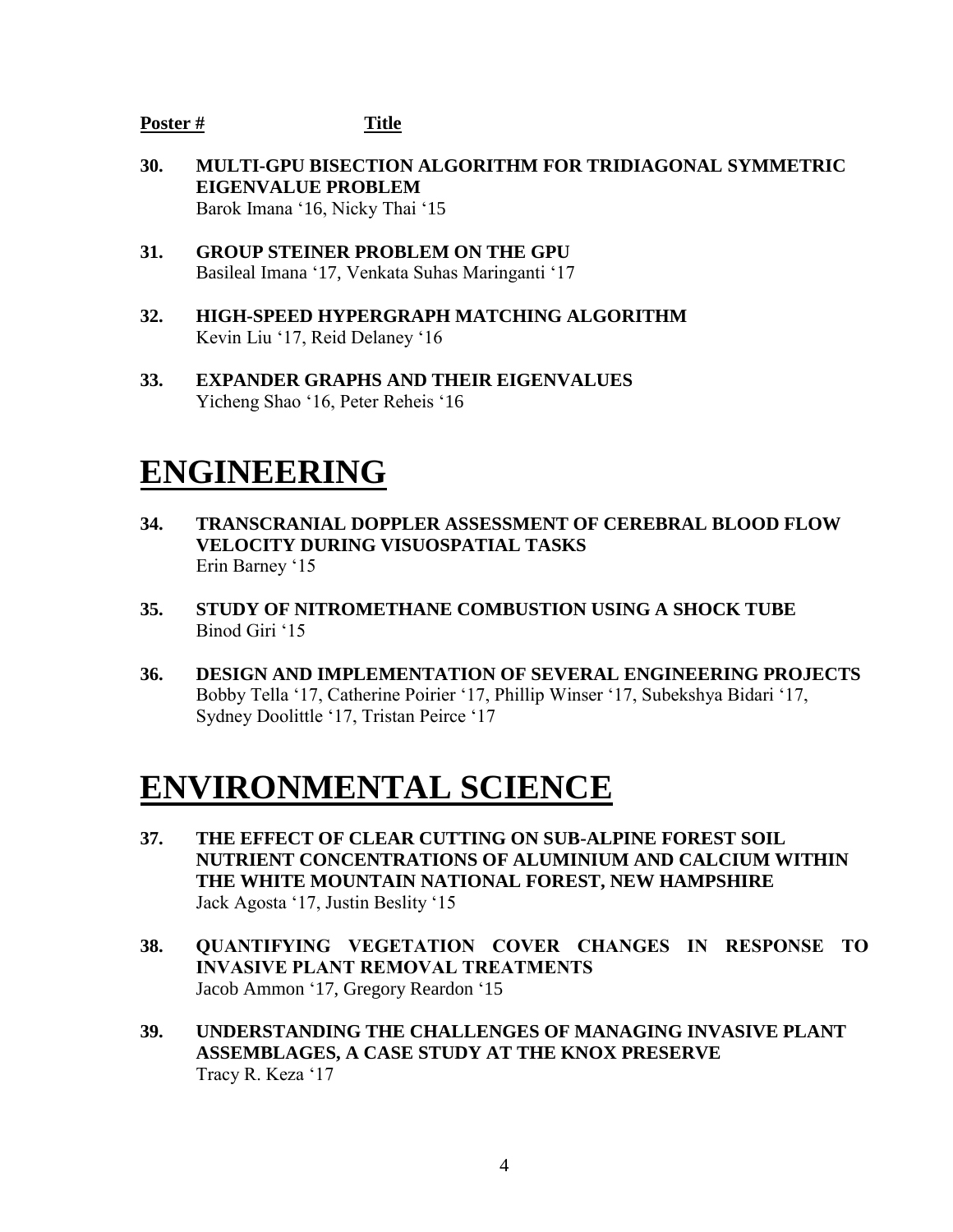- **40. PERSISTENCE OF FIRE INDUCED MAGNETIC SIGNALS IN SOIL** Kyaw San Min '17
- **41. SOIL CHEMICAL AND PHYSICAL PROPERTIES ALONG ENVIRONMENTAL AND ECOLOGICAL GRADIENTS: A CASE STUDY AT KNOX PRESERVE, STONINGTON, CT** Jenna Wilborne '15, Jordyn Fisk '17

## **NEUROSCIENCE**

- **42. EFFECTS OF KETOGENIC DIETS ON AUTISTIC SYMPTOMS OF FEMALE EL MICE** Subrina Bisnauth '15
- **43. NEONATAL DESENSITIZATION AND IMMUNE-TOLERANCE IN RATS** Tasmerisk Haught '15
- **44. A COMPARISON OF THE MEMORY FOR INTENTIONS SCREENING TEST AND THE CAMBRIDGE PROSPECTIVE MEMORY TEST** Constance Ky '17
- **45. QUANTIFICATION OF PURINE CONTENT CHANGES IN MOUSE BRAIN FOLLOWING CHRONIC KETOGENIC DIET** Jacob Rubin '15
- **46. CELL DIFFERENTIATION STRATEGIES FOR NEONATAL INTRAVENTRICULAR HEMORRHAGE** William Schreiber-Stainthorp '15
- **47. REVERSIBILITY OF DIETARY EFFECTS ON SOCIABILITY IN BTBR MICE** Sierra Slade '15
- **48. ANALYSIS OF THE ACTIVITY OF AN ASTROCYTE SECRETED FACTOR ON SH-SY5Y NEUROBLASTOMA CELLS**  Nathaniel Thiemann '17, Sheila Njau '17, Thomas Naragon '17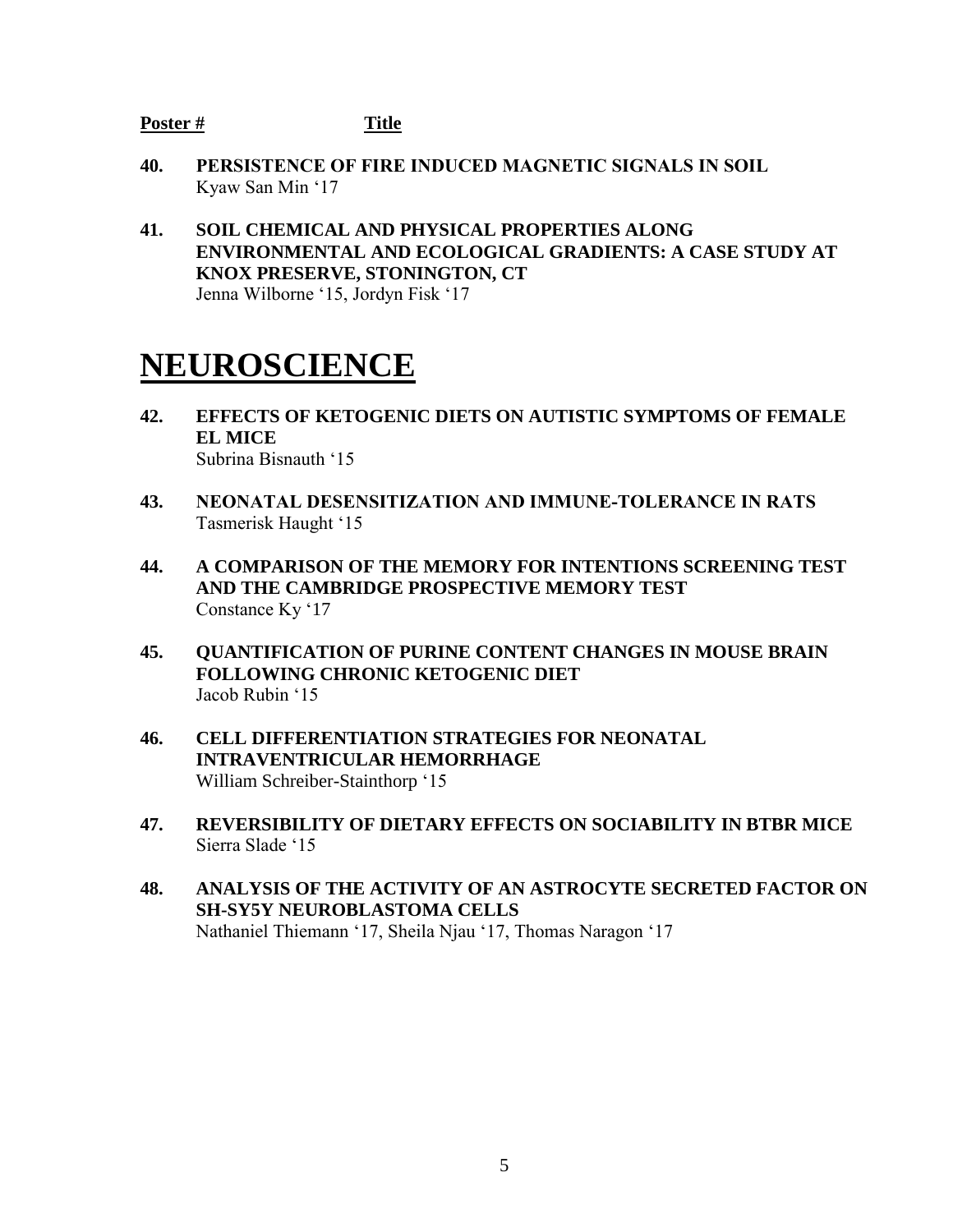# **POLITICAL SCIENCE AND PUBLIC POLICY**

**49. EXTERNAL FORCES, INTERNAL RESPONSES: LOCAL GOVERNMENT POLICIES TOWARD IMMIGRANTS OVER TIME** Magdalena Filippone '15, Bettina Cecilia Gonzalez '16

## **PSYCHOLOGY**

- **50. DESIGNING A RELIABLE CODING SYSTEM FOR METACOGNITION** Melody Fulton '15, Jen Schackner '15, Julia Sager '15
- **51. SPEECH PRODUCTION CHANGES AND INTELLIGIBILITY WITH A REAL-TIME COCHLEAR IMPLANT SIMULATOR** Lily Talesnick '15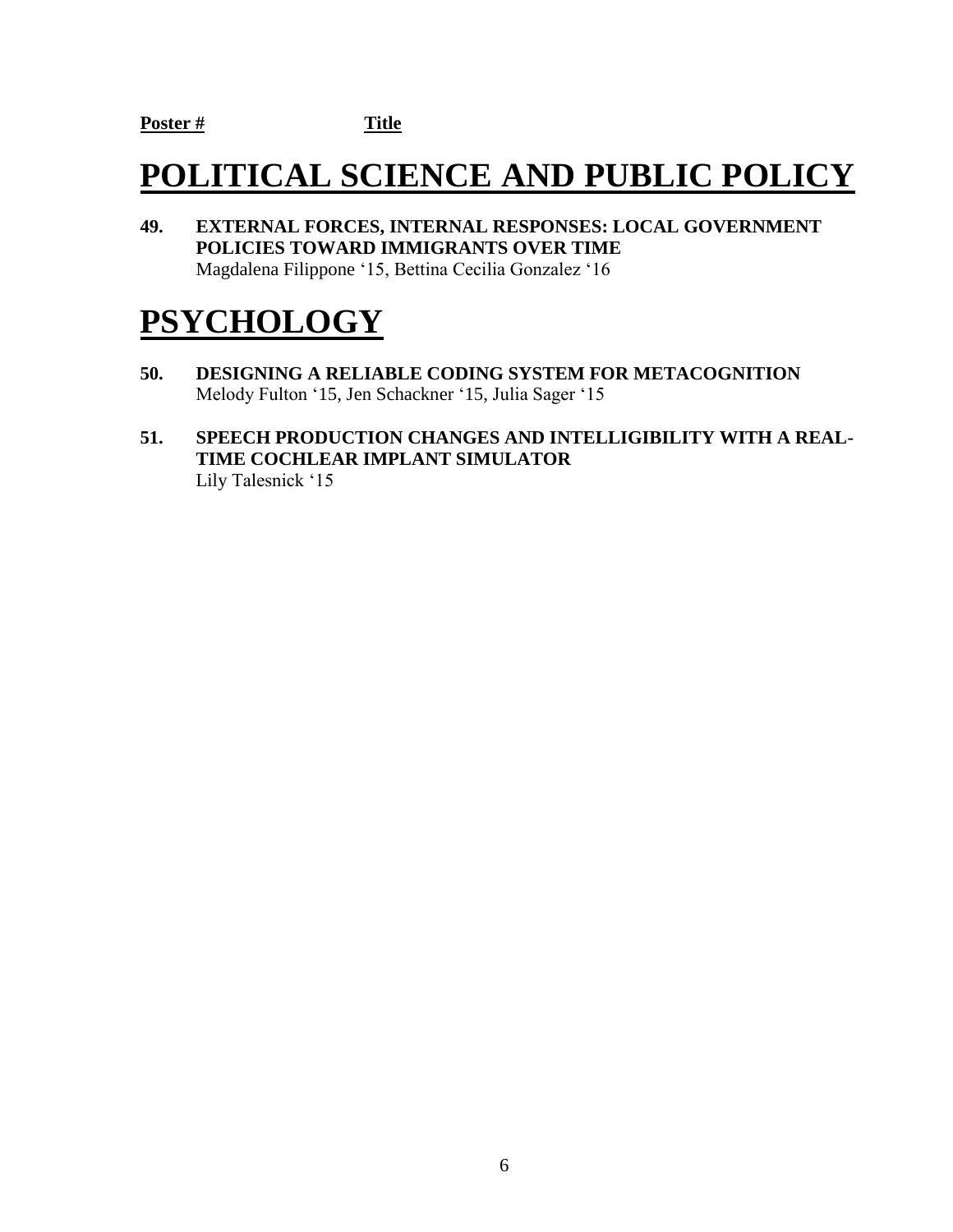## **BIOLOGY**

#### **1.**

### **DEVELOPMENT OF GENE CONSTRUCTS TO TEST THE FUNCTION OF THE NOTCH INHIBITORY REGION WITHIN THE SERRATE LIGAND**

James Curlin '15 Faculty Sponsor: Robert J. Fleming

The Notch signaling system is an important cell-signaling pathway responsible for key developmental changes that take place in a wide variety of organisms. In *Drosophila melanogaster*, the Notch pathway is controlled by two different ligands, known as Delta and Serrate. Serrate is composed of an extracellular domain that consists of 14 EGF like repeats (ELRs), each of which has a unique amino acid sequence. Serrate activates Notch when located on adjacent cells in a process known as *trans*-activation, but inhibits Notch when located within the same cellular membrane, known as *cis-*inhibition. Inhibition of the Notch pathway appears to be controlled largely by ELRs 4, 5 and 6. Removal of any or all of these three repeats results in a significant loss of inhibition, with no effect on Notch activation. Furthermore, when these three repeats are relocated to a C-terminal position after repeat 11 of Serrate, the resulting form activates but fails to effectively cis-inhibit Notch. This suggests that ELRs 4-6 do not function as an independent unit from the N-terminus of the ligand that is necessary for Notch activation. The dependency of ELR's 4-6 on the N-terminal regions may require specific positioning of this region with respect to the N-terminus for function. We are creating a construct that moves ELRs 4-6 one ELR toward the 3' end of Serrate from its normal position to determine how critical the positioning of this region is for cis inhibitory functions.

#### **2.**

#### **VIEWING WILDLIFE IMAGES THROUGH CITIZEN SCIENCE: IMPACT ON THE ANXIETY LEVELS OF MILITARY VETERANS WITH VARYING LEVELS OF PTSD** Nicole Evancha '15

Faculty Sponsors: Scott Smedley, Kathryne Marinchak, Trinity College Counseling Center

Citizen science is becoming a popular way to involve the public in scientific research that is too cumbersome for a single lab to undertake. In our study of the effects of residential composting on scavenger ecology, citizen scientists identify animals in numerous wildlife camera images through crowd sourcing. So far participants have included students (secondary and college) and high school science teachers, but we are eager to involve military veterans since they possess advanced observational skills and also have the potential to benefit educationally and psychologically from involvement. However, as a precaution before engaging veterans, we are determining whether or not those with post-traumatic stress disorder (PTSD) experience adverse reactions when viewing infrared illuminated images (similar to military night vision optics) or images of animals that could be considered menacing. In an ongoing pilot study, veterans with varying levels of PTSD (as measured by the PCL-M) are assessed for state anxiety levels (as measured by the STAI-S) immediately before and after viewing a set of twenty wildlife images from our study. Our pilot project results to date show no adverse response to viewing the wildlife images; in fact, the veterans overall illustrate a marginally significant  $(P=0.065)$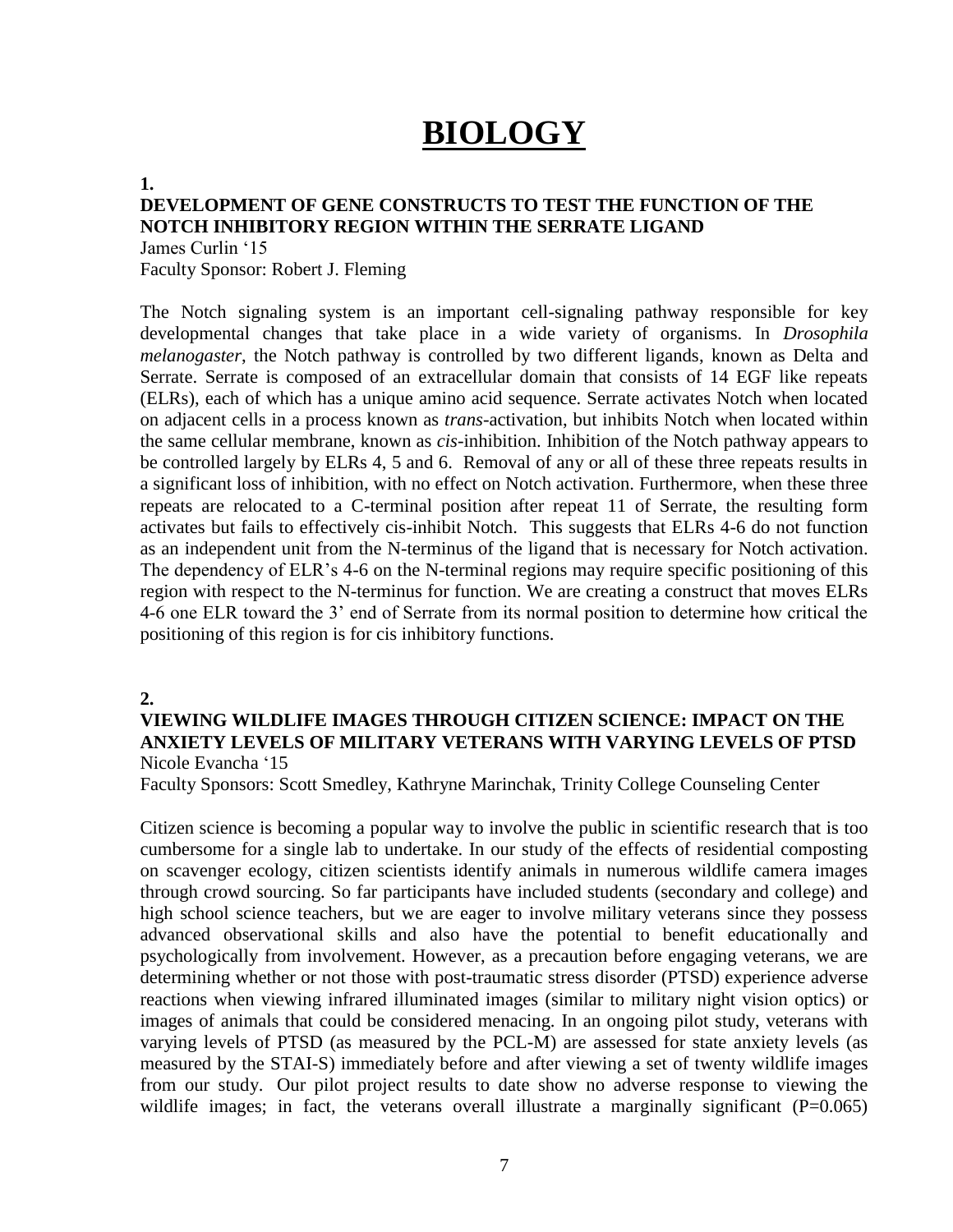decrease in anxiety after viewing. Participants with higher levels of PTSD, show the greatest anxiety reduction (P=0.047). In a follow-up study, a psychophysiological measure of anxiety and a non-veteran control group will be added to our current design.

#### **3.**

## **DETERMINING THE ROLE OF CELL DIVISION IN THE EMBRYONIC DEVELOPMENT OF** *TRIBOLIUM CASTANEUM*

James Graydon '15 Faculty Sponsor: Terri Williams

The process of segmentation is vital to the developmental strategies of three major phyla, Arthropoda, Annelida, and Chordata, and contrary to traditional thinking, may share many commonalities between the species that are segmented. Despite the prevalence of segmentation, the cellular behavior that gives rise to highly ordered segments is not well understood. In order to understand what cell behaviors drive segmentation, segment addition, and elongation, embryos of *Tribolium castaneum* were injected with hydroxyurea, a known inhibitor of cellular mitosis. Embryos were injected during either one of two phases: an early phase characterized by high rates of mitosis and low rates of segment addition, and a late phase characterized by high rates of segment addition. The two distinct phases were chosen in order to determine to importance of cellular division during periods of high rates or low rates of mitosis. Hydroxyurea was found to inhibit cellular mitosis, and despite the vastly reduced rates of mitosis, elongation and segment addition both occurred, suggesting that cellular division is not critical in driving elongation and segment addition. Further research is needed to verify that the observed results were not due to off-target effects of hydroxyurea.

#### **4.**

## **INVESTIGATING NOTCH SIGNALING AND SEQUENTIAL SEGMENTATION IN THE FAIRY SHRIMP,** *THAMNOCEPHALUS PLATYURUS*

Sara Khalil '15 Faculty Sponsor: Terri Williams

Segmentation is a key feature of arthropod diversity and evolution. The process by which segments form has been well studied in the model system *Drosophila melanogaster*. In *D.melanogaster*, segments develop simultaneously, by a progressive subdivision of the embryo (Peel. 2004). By contrast, most arthropods add segments sequentially from a proliferative posterior region called the growth zone. The underlying mechanisms that establish and maintain the growth zone and regulate elongation and segmentation are not well understood in most arthropods. It is also unclear whether common genetic and regulatory mechanisms exist among all segmented animals. In vertebrates, Notch synchronizes oscillations of gene expression and plays a role in posterior segmentation. It is part of a "clock" mechanism that controls segmentation and establishes somite borders.

Previous experiments in *T.platyurus* used pharmacological reagents to show that Notch signaling plays a role in segmentation. However, these experiments did not document the expression of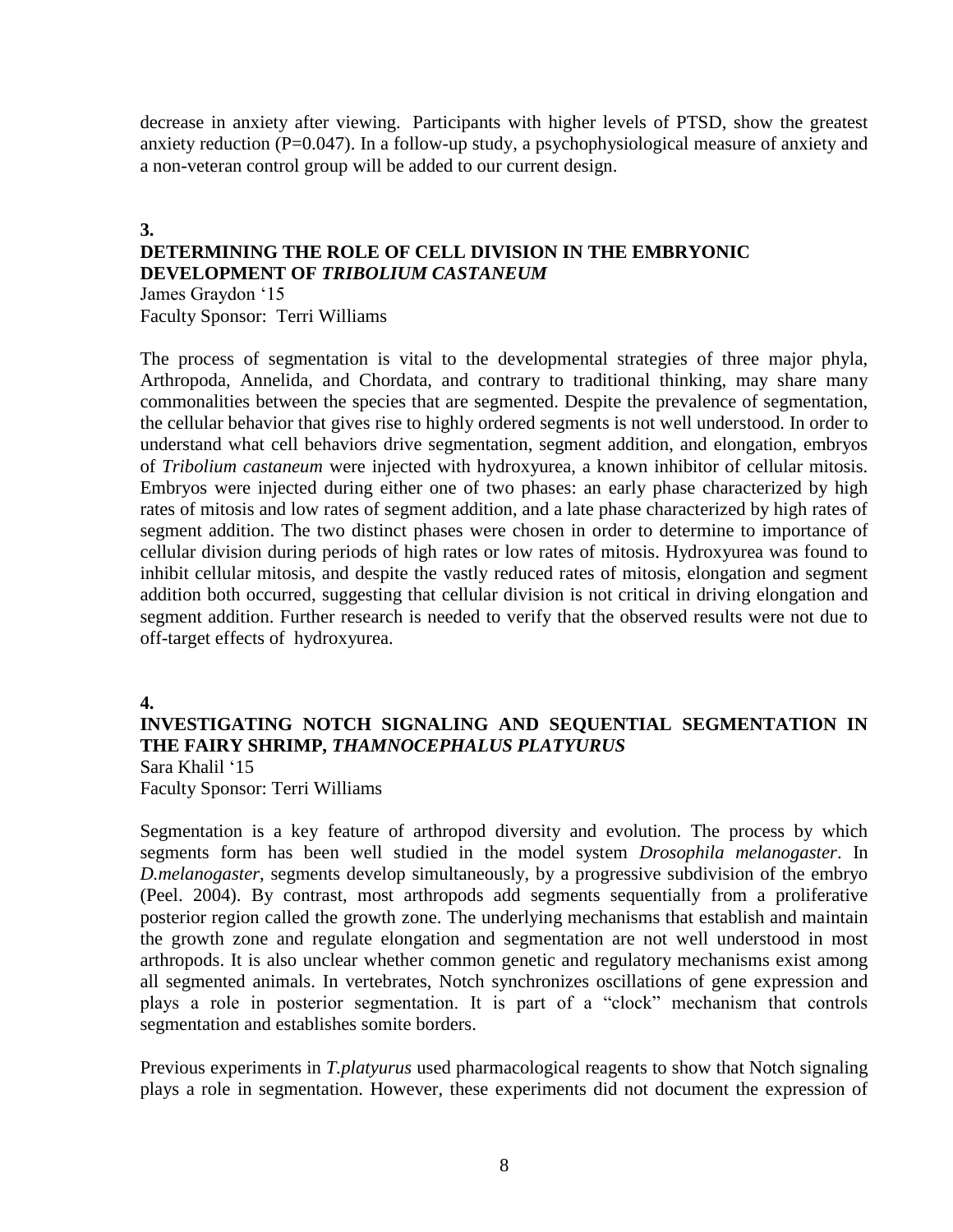Notch genes through *in situ* hybridization or systematically investigate function using RNAi. In order to find relationships between gene regulation and segmentation in these animals, we will be tracing expression of Notch pathways genes using *in situ* hybridization and investigating their functions through RNAi knockdown experiments. Here we report on cloning potential homologs of two important Notch ligands, Delta and Serrate, from *T.platyurus* and initial experiments to visualize expression by *in situ* hybridization.

**5. CHEMICAL COMPOSITION OF CORN SNAKE EGGSHEELLS AND ULTRASTRUCTURE OF CORN SNAKE AND KING SNAKE YOLK** Glory Kim '17, Cionna Rosenthal '17, Kathryn Powers '17

Faculty Sponsor: Daniel G. Blackburn

Corn snakes are oviparous and lecithotrophic species; they lay eggs and use a yolk sac to provide nutrients to their developing offspring. Corn snakes serve as valuable models for studies of the development of squamate embryos. In our preliminary studies, we have utilized an analytical technique of the Scanning Electron Microscope (SEM), energy-dispersive X-ray spectroscopy (EDS), to measure the relative percentages of calcium and other elements present in corn snake eggshells harvested during various stages of embryonic development. Our goal in gathering these datum was to track how and when calcium is mobilized from the outer surface of the eggshell to be taken up by the embryo. In addition to gathering calcium level datum, we also investigated yolk through photos taken with the SEM. By mid to late development, the yolk sac is entirely cellularized and vascularized in both corn snakes and king snakes, indicating a significant, unique evolutionary characteristic. These eggshell and yolk studies contribute to an understanding of the evolutionary history of reptiles as they help reveal the specializations in viviparous species and ancestral patterns from which viviparity has evolved.

**6.**

#### **SELECTION OF LUMEFANTRINE RESISTANT** *PLASMODIUM FALCIPARUM*  **PARASITES OF VARIOUS GENETIC BACKGROUNDS**

Lulama L. Lunika '16, Nahla B. Gadalla, Thomas E. Wellems Faculty Sponsors: Chris Swart, Nahla B. Gadalla, Ph.D.

Lumefantrine is a synthetic antimalarial drug used in combination with artemether to treat malaria. The genetic determinant of *Plasmodium falciparum* lumefantrine resistance has not yet been identified. Using three parasite lines from various genetic backgrounds: 803 (South East Asia), GB4 (Africa) and 76H10 (a progeny of 803 and GB4); our study has selected parasite lines that are resistant to lumefantrine *in-vitro.* Our aim is to identify the genetic loci associated with resistance employing advance comparative genomics. After a six-month period of selection, no changes have occurred in the SNP's of candidate genes, *pfmdr1* and *pfcrt*, associated with antimalarial susceptibility.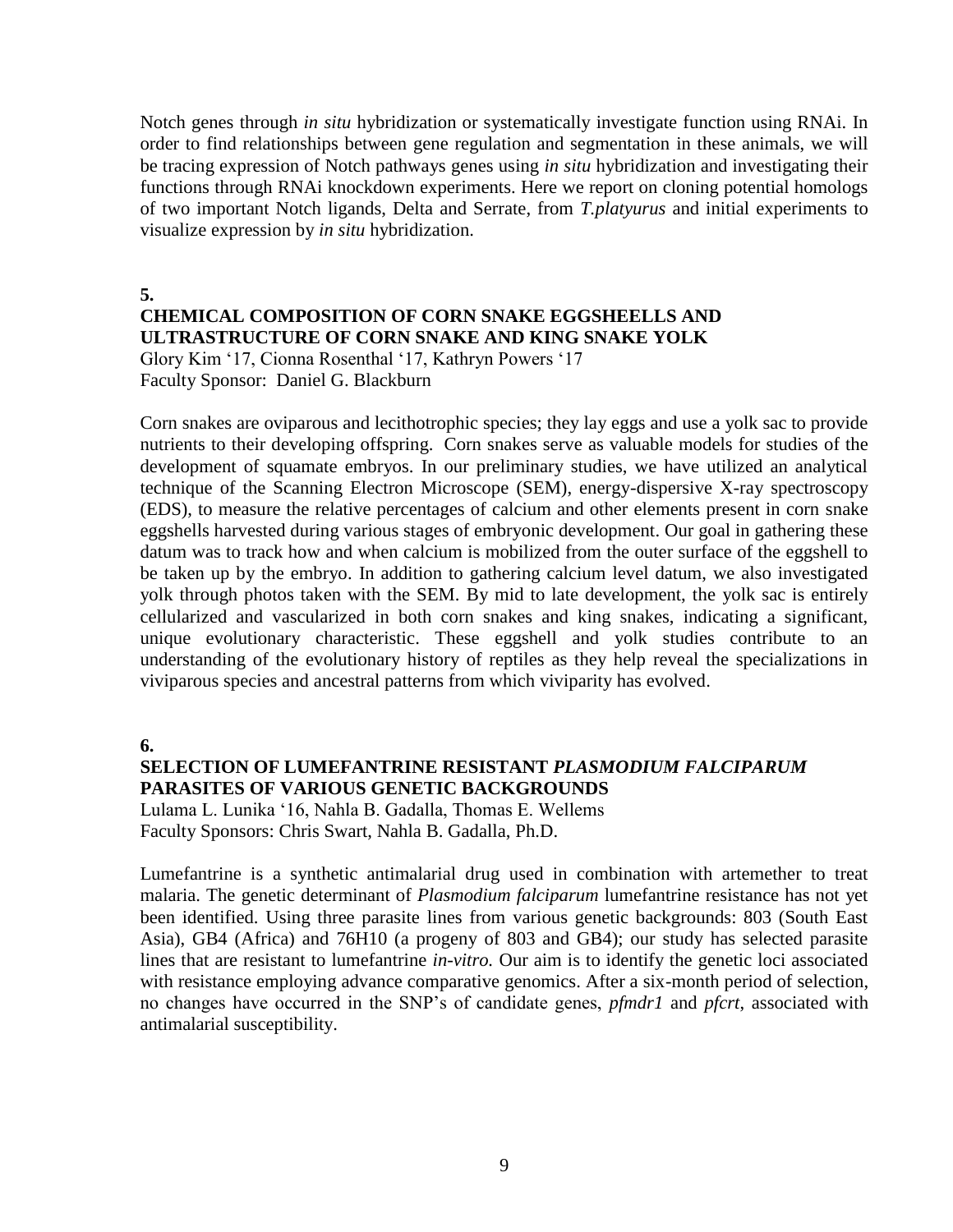## **7. EFFECT OF PREDATION ON CELL PROLIFERATION IN THE FOREBRAIN OF ELECTRIC FISH,** *BRACHYHYPOPOMUS*

Michael Ragazzi '16 Faculty Sponsor: Kent Dunlap

Adult neurogenesis, the formation of new brain cells, occurs in specific regions of the adult brain. Electric fish, in particular, generate new neurons at very high rates, and the rate of proliferation of new cells is influenced by a variety of factors, including social and psychological stimulation. We studied the effect of predation on neurogenesis from natural populations of *Brachyhypopomus*, sampling fish from six different populations throughout Panama that vary in predation levels. We identified cell proliferation in the adult fish forebrain through immunohistochemical localization of Proliferating Cell Nuclear Antigen (PCNA). Fish with injured tails exhibited less cell proliferation than fish with intact tails. Moreover, we found a negative linear correlation between the percentage of fish injured and the amount of cell proliferation in the brain, suggesting that higher levels of predation decrease cell formation in the brain. The high predation sites contrasted with the low predation sites by showing lower levels of neurogenesis. Finally, no correlation was found between neurogenesis and body length or the sex of the animal. Our current results suggest that predation inhibits the proliferation of brain cells in the forebrain of electric fish. This could occur because the fish in high predation sites experience stress in their environment, which restricts rapid cell division in the brain.

#### **8.**

## **A** *XHO* **I CONTAINING FORM OF SERRATE HAS FUNCTION IN NOTCH SIGNALING COMPARABLE TO WILD TYPE**

Kathy Rodogiannis '17 Faculty Sponsor: Robert J. Fleming

Notch signaling is an evolutionarily conserved developmental pathway that regulates several cellular processes in a wide range of organisms. In *Drosophila melanogaster*, the Notch ligands, Delta and Serrate (Ser) mediate cell-to-cell communication through (1) trans-activation when the Notch receptor and ligand are present on adjacent cells and (2) cis-inhibition when the Notch receptor and ligand are located on the same cell. In this study, an artificial *Xho* I site was built into the coding DNA of the intracellular region of Ser to facilitate the building of altered Ser constructs in the future. Expression of the *Xho* I containing form of Ser via the patched and Ser promoters was used to determine the functionality of the construct. This *Xho* Ser construct was found to trans-activate and cis-inhibit the Notch pathway similarly to wild-type Ser. This construct will be used in the future to replace the transmembrane and membrane adjacent regions of Ser in order to investigate the importance of an extracellular metalloprotease cleavage site in Ser for trans-activation and cis-inhibition properties of this Notch ligand.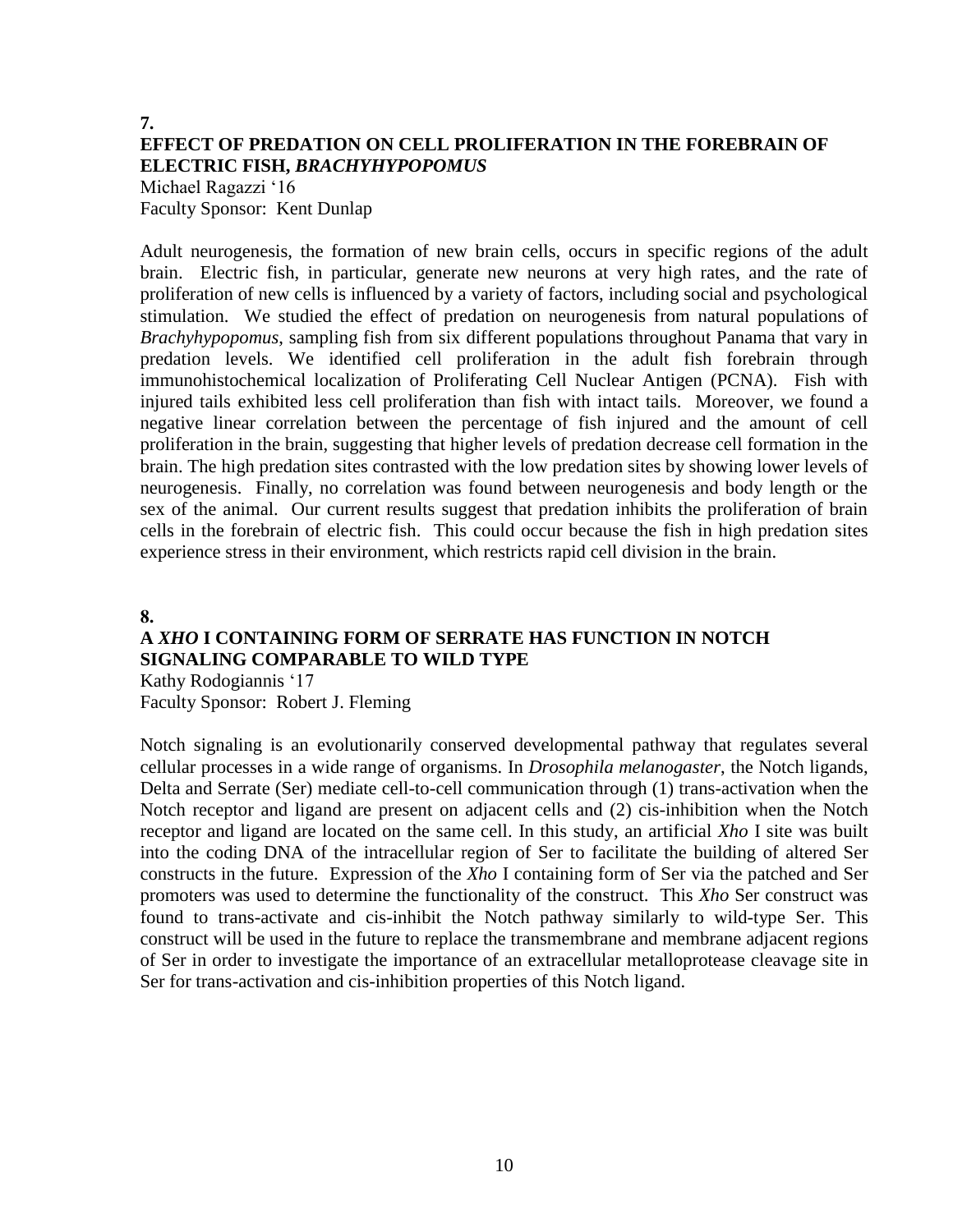## **9. IS THE RED ALGA** *LOPHOCLADIA TRICHOCLADOS* **(CERAMIALES***,*  **RHODOMELACEAE) BOTH CRYPTIC AND MORPHOLOGICALLY PLASTIC IN THE WESTERN ATLANTIC?**

Dylan S. Spagnuolo '17 Faculty Sponsor: Craig W. Schneider

In the western Atlantic Ocean, the red algal genus *Lophocladia* is currently known as a single species, the generitype *L. trichoclados* with a type locality in the West Indies. Using molecularassisted alpha taxonomy (MAAT), this study evaluates the possible presence of two cryptic species now designated as *L. trichoclados* in the Florida Keys, which have been distinguished using conserved mitochondrial gene sequences (COI-5P) as the barcode marker for species diversity. Specimens collected in Bermuda and Key West, while appearing to be morphologically distinct, have been found to be genetically the same species (morphological plasticity). Morphological measurements have shown the Bermuda collections to differ from those in Key West primarily in the dimensions of the plants' periaxial cells while the collections from Key West have not revealed any distinct differences in their morphological characteristics from one another (crypsis).

#### **10.**

## **REFERENCES AMONG BEETLE FAMILIES INHABITING COMPOST PILES WITH VARIED KITCHEN SCRAP CONTENTS**

Bridget Tevnan '15

Faculty Sponsor: Scott Smedley, Dr. William Krinsky, Division of Entomology, Yale Peabody Museum

Composting is a common, environmentally sustainable method of organic waste disposal; however no experimental data exist to examine the claim that adding animal-based products to compost piles increases wildlife visitation. Seasonal replicates in which wildlife monitoring cameras record mammalian and avian visitation to three compost piles with varying kitchen scrap content (vegetable products only  $-$  VEG, vegetable and animal product mix  $-$  MIX, and control with no scraps – CON) have taken place in Andover, Connecticut since February 2008. Because compost piles also offer resources and habitat to invertebrates, an invertebrate survey was conducted during the summer of 2009. Every ten days, samples were collected from the straw and leaf mulch substrates of the three piles. Tullgren funnels were used to extract and preserve the invertebrates. The beetles were then identified to at least the family level. Thirteen beetle families were encountered, four of which had sufficient sample sizes ( $n > 15$ /substrate type) for statistical analysis. The Hydrophilidae, Nitidulidae, Ptiliidae, and Staphylinidae were analyzed using chi-square (goodness-of-fit) tests to determine their frequency among pile substrates and treatments. In both the mulch and straw substrates, Hydrophilidae and Staphylinidae showed a significant preference for the MIX pile. In the mulch substrates, Nitidulidae showed a significant preference for the VEG and MIX piles, while Ptiliidae showed no pile type preference. Amongst the straw substrates, Nitidulidae showed a significant preference for the VEG pile, while Ptiliidae preferred the CON and MIX piles. Beetles may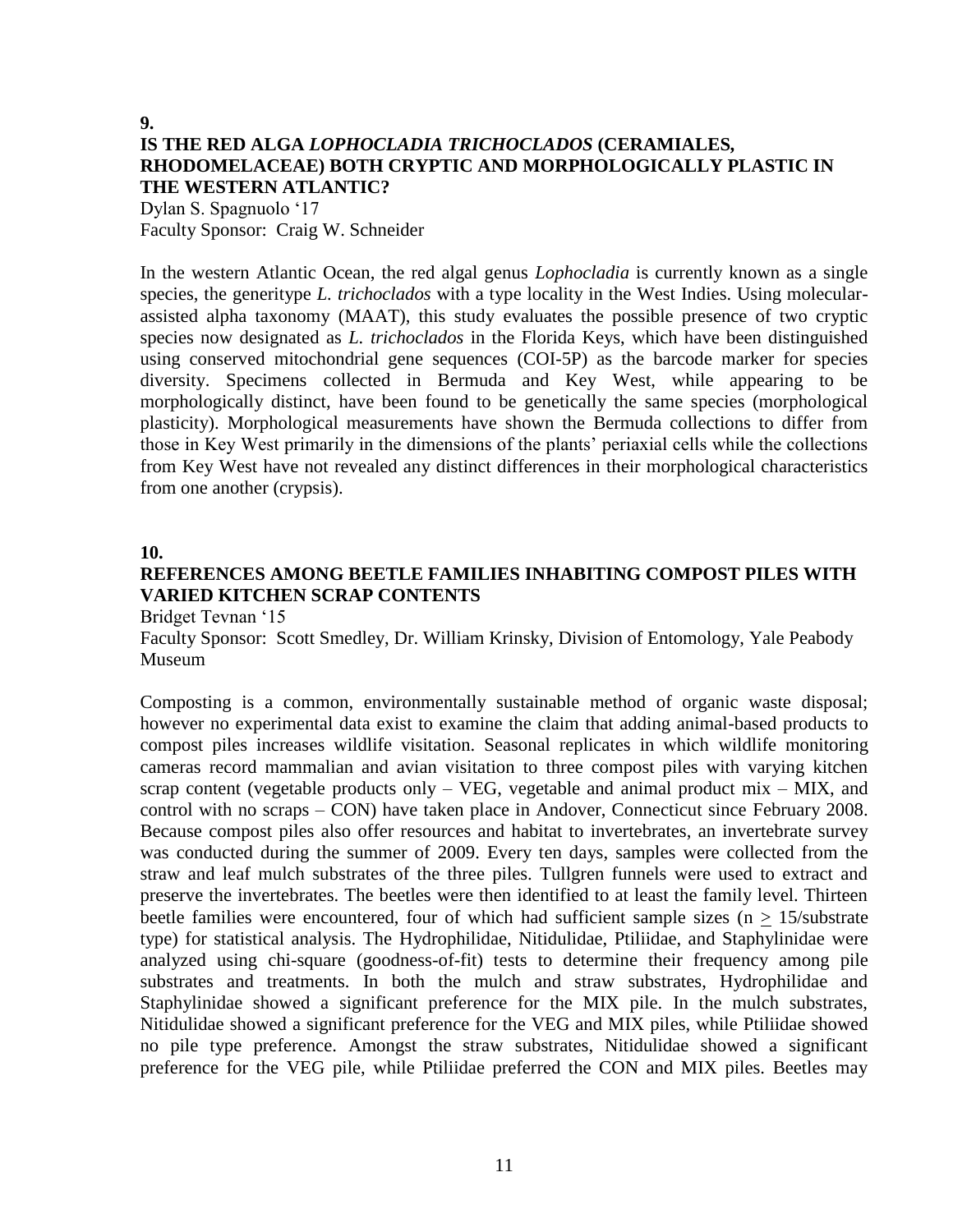preferentially inhabit substrates and pile types due to scavenging habits and predation-prey relations. Pile location and microclimate may also influence their occurrence.

## **CHEMISTRY**

#### **11.**

#### **ELIMINATING THE CARRYOVER EFFECT OF DIHALOMETHANES FROM SPME FIBERS**

Ashira Anderson '16, Christina McGuire '13, Edward Harrington '11 Faculty Sponsor: Maria J. Krisch

This research project deals with an improved method to quantify dihalomethanes using Gas Chromatography-Mass Spectroscopy (GC-MS). Solid phase microextration (SPME) was used to prepare samples that were run through the GC-MS. At lower concentrations, residual chemicals stuck to the SPME fiber, thus displaying a carryover effect. In order to improve the removal of residual chlorodiodomethane (CH<sub>2</sub>ICl), a conditioning run between samples was introduced by adding a second injector port. The work here details experiments that were run to see how temperature affected the measurements. The results of the varying temperature runs gave very similar slopes, indicating that the better results were the effect of the cleaning run.

#### 12.

### ALKYNYL β –SHEET PEPTIDOMIMETICS RETAIN THEIR ANTI-PARALLEL SHEET CONFORMATION WHEN COORDINATED TO TUNGSTEN

Adam N. Boynton '12, Shawna M. Berk '13, Elena-Marie C. Pedro '17 Faculty Sponsor: Timothy P. Curran

β-sheet proteins and their aggregation in cells are areas of study due to apparent associations with the incidence of such neurodegenerative diseases as Alzheimer's disease. Exploring factors that stabilize or destabilize these proteins may provide information on these diseases. The research objective was to investigate whether peptide derivatives of 2-amino-2' carboxydiphenylacetylene maintained their β-sheet conformation when the alkyne bond in the diphenylacetylene was coordinated to the transition metal tungsten. Research conducted yielded results that showed that the peptide portions of the synthesized mono-alkyne complexes maintained their β-sheet conformation. The structure and purity of these compounds were then verified by re-synthesis, followed by flash chromatography and high performance liquid chromatography to confirm the purity and mass spectrometry and  ${}^{1}H$  NMR spectroscopy to prove its characterization. Details regarding this work will be presented.

Because protein aggregation in diseases such as Alzheimer's disease is manifested in the body's cells, examining what makes these proteins stable and unstable in an aqueous solution would allow investigation of the behavior of β-sheet proteins in an environment similar to the one in which it causes health concerns. Therefore, research is currently being investigated to displace a CO ligand from the monoalkyne complexes previously studied, and to replace it with a ligand (for example an alkynylcarbohydrate, propargylglucose) that would make the anti-parallel β-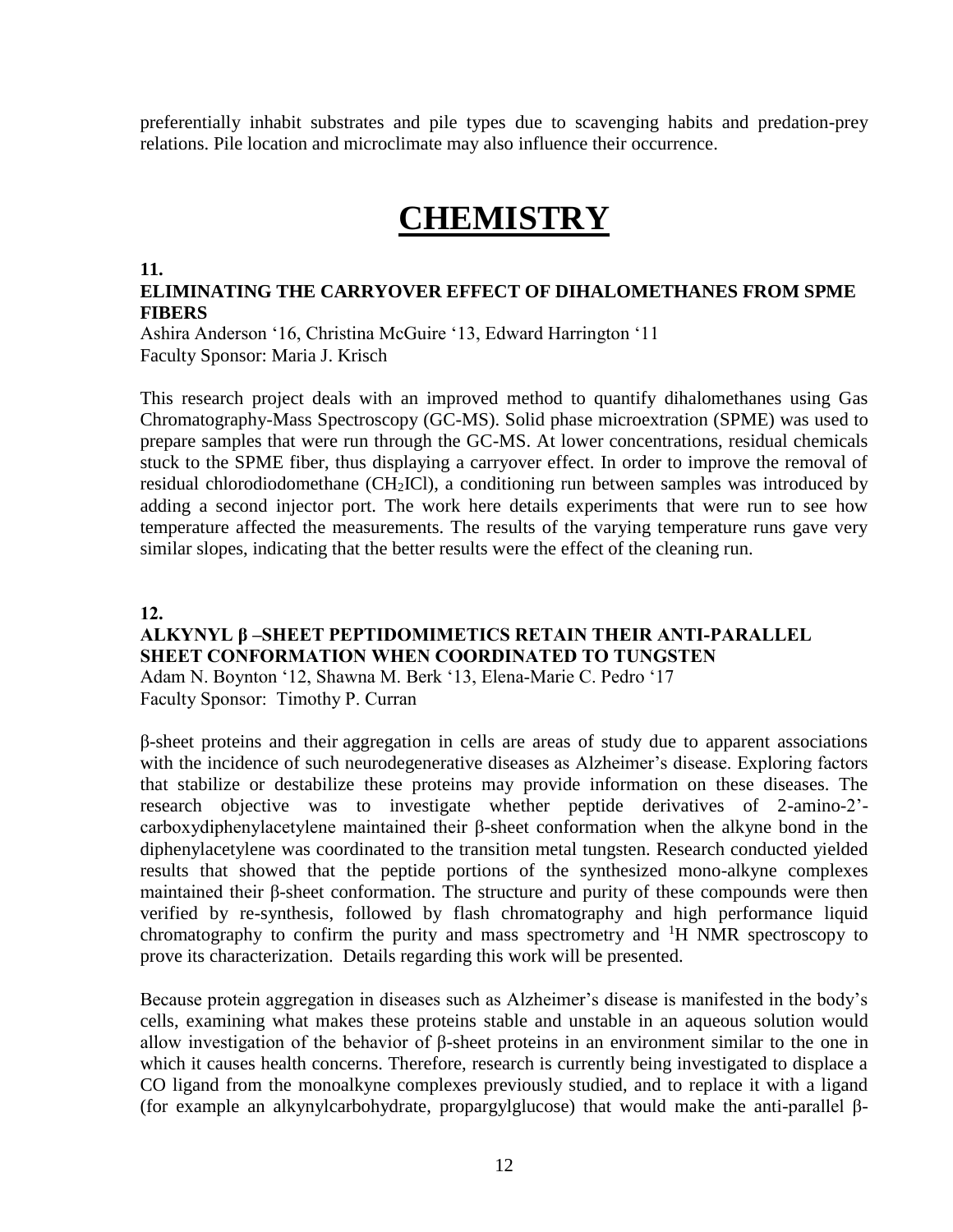sheet soluble in aqueous solutions. Details about the synthesis, purification and coordination of propargylglucose to tungsten will be presented.

#### **13.**

#### **CONSTRUCTING A SYSTEM FOR MICROCHIP ELECTROPHORESIS LASER-INDUCED FLUORESCENCE (LIF)** Eleanor Clerc '17

Faculty Sponsor: Michelle L. Kovarik

Microchip electrophoresis laser-induced fluorescence (LIF) is an effective method for the analysis of single cells. The microchip allows for precise fluid control, as well as a confined space in which to analyze small volume samples such as lysed single cells. These microchips are fabricated in the lab using a soft lithography technique. Once the sample has been loaded into the microchip, electrophoresis is an efficient method to separate the contents of the cell. Electrophoresis uses voltages applied to the chip to separate the contents of the cell based on their charge and size. Since the sample volume is limited, a sensitive detection method, such as LIF is required to analyze the sample. A program in LabView was created in order to control the voltages used for electrophoresis, as well as record the output of the detection system to a text file for analysis. The laser used in LIF was aligned and a power source was built for the photomultiplier tube (PMT), which was attached to the microscope for detection. After the system was fully constructed, a limit of detection was determined using fluorescein injections and optimal laser power and microscope objective were found. The LOD was  $10^{-19}$  moles, the optimal laser power was 2mW and the optimal microscope objective was 60x magnification. Images taken during these injections were analyzed in ImageJ and data from the PMT was analyzed in Cutter 7. After the limit of detection was determined, peptide separations were conducted. The next step in this project is to optimize a buffer for the separation of reporter peptide fragments. In the future, this newly-built system will be used to conduct enzymatic assays of lysed single cells containing a fluorescent reporter peptide.

**14.**

## **SYNTHESIS OF A PHOSPHONAMIDITE FOR FUTURE SOLID-PHASE OLIGONUCLEOTIDE SYNTHESIS**

Florence Dou '16 Faculty Sponsor: Richard Prigodich

Organic and inorganic cations bind to the anionic phosphate groups of nucleotides, oligonucleotides and nucleic acids. In fact, an increase in metal cation concentration can induce the right-handed B-DNA helix to change conformation into a left-handed Z-DNA helix. This cation-DNA interaction can be studied by monitoring the <sup>31</sup>P NMR chemical shifts. However more detailed information can be obtained if at a single site on the oligonucleotide, the 3'-O of the ribose ring is changed to a methylene group. This will produce a distinct, unique signal in the  $31P$  NMR spectrum that can be used to monitor cation binding at that site in the oligonucleotide. In order to make this change, a phosphonamidite will be synthesized by a seven-step reaction sequence. The phosphonamidite can then be used in standard oligonucleotide solid-phase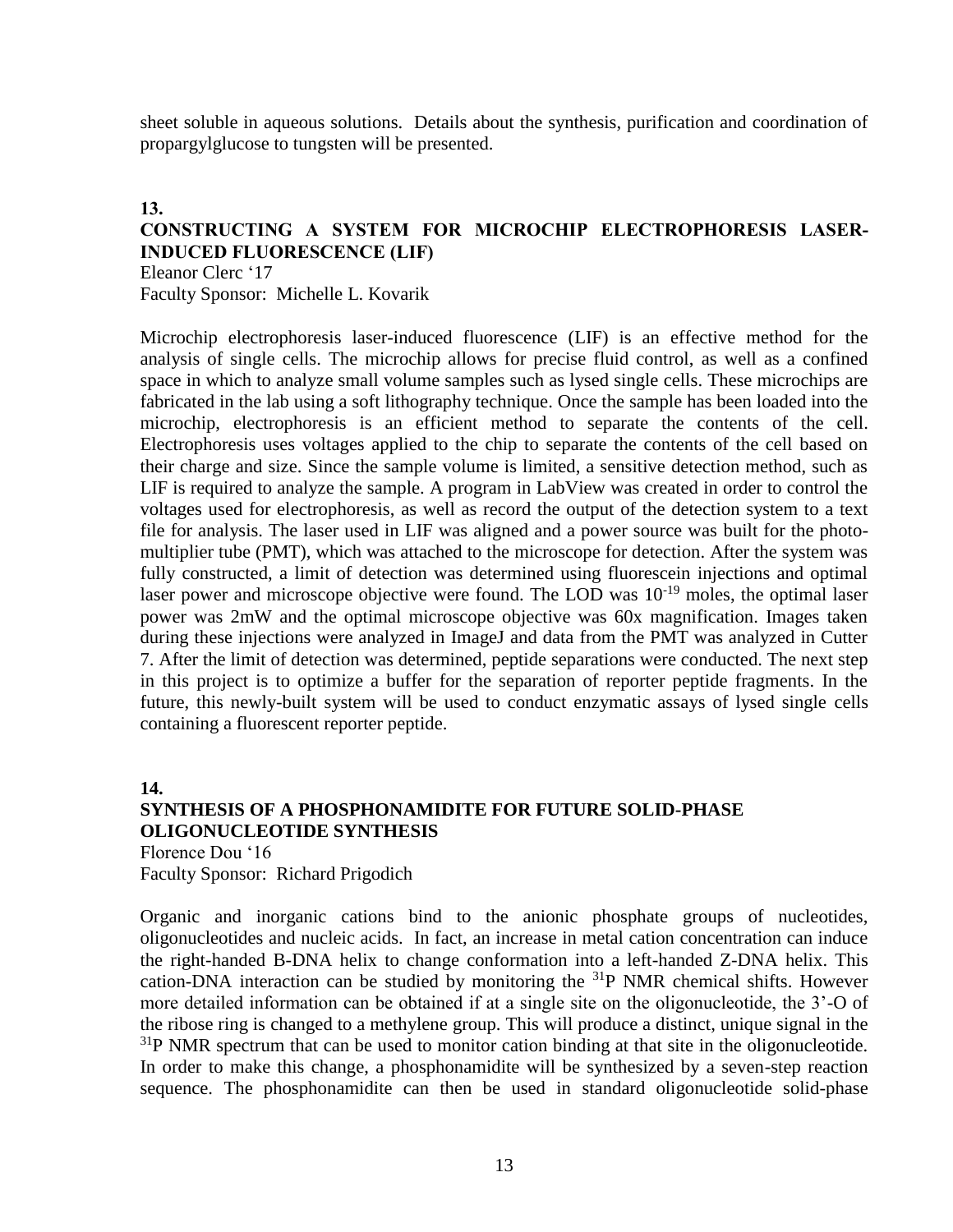synthesis. In the first step, the 5'-hydroxyl group of thymidine was protected with tertbutyldiphenylsilyl chloride. In the second step, the 3'-hydroxyl group was substituted by an iodine atom. The third step will be a Grignard reaction to displace the iodine atom with a vinyl group.

### **15.**

#### **ONE STEP DEUTERIUM EXCHANGE ON TERNARY METAL HYDRIDES** Ryan Geelan '15

Faculty Sponsor: Ralph Moyer

One-step deuterium exchange chemistry was attempted on the ternary metal hydrides Sr2IrH5, Sr2RuH6, Eu2IrH5, and Eu2RuH6 through heating the compounds to a predetermined temperature under approximately 1atm of deuterium gas. Comparison of Infrared spectra of the sample before and after the treatment revealed a shift in the wavelength consistent with the d to h reduced mass of 1.40, indicating that a successful exchange had occurred. Additionally, powder x-ray diffraction patterns revealed that the crystal structures remained intact throughout the exchange process. The one step reverse exchange process was also demonstrated to work under the same conditions for Sr2RuH6, Eu2IrH5, and Eu2RuH6 in a hydrogen gas environment. The iridium containing samples underwent the exchange under milder conditions than ruthenium containing samples. We hypothesized this difference may be related to the structural differences between the two types of compounds.

### **16.**

## **THE NEW ROUTE FOR THE SYNTHESIS OF TRIALMETHYL CATIONS**

Mazin Khalil '15 Faculty Sponsor: Cheyenne Brindle

As a result of the difficulties with the traditional carboxylic acid to acyl chloride to triarylmethyl cation route, it was decided that an alternative method was required. We decided to change the starting material and in turn began using compounds such as 1-bromo,2,6-diflourobenzene, which would change the electronic aspect of the experiment since fluorine is so electronegative and mimicked the size of a hydrogen ion such as in the original 3-flouro-2-bromotoluene. We decided to incorporate new electrophiles to try and tweak the reactivity. Our results in the end were fairly inconclusive.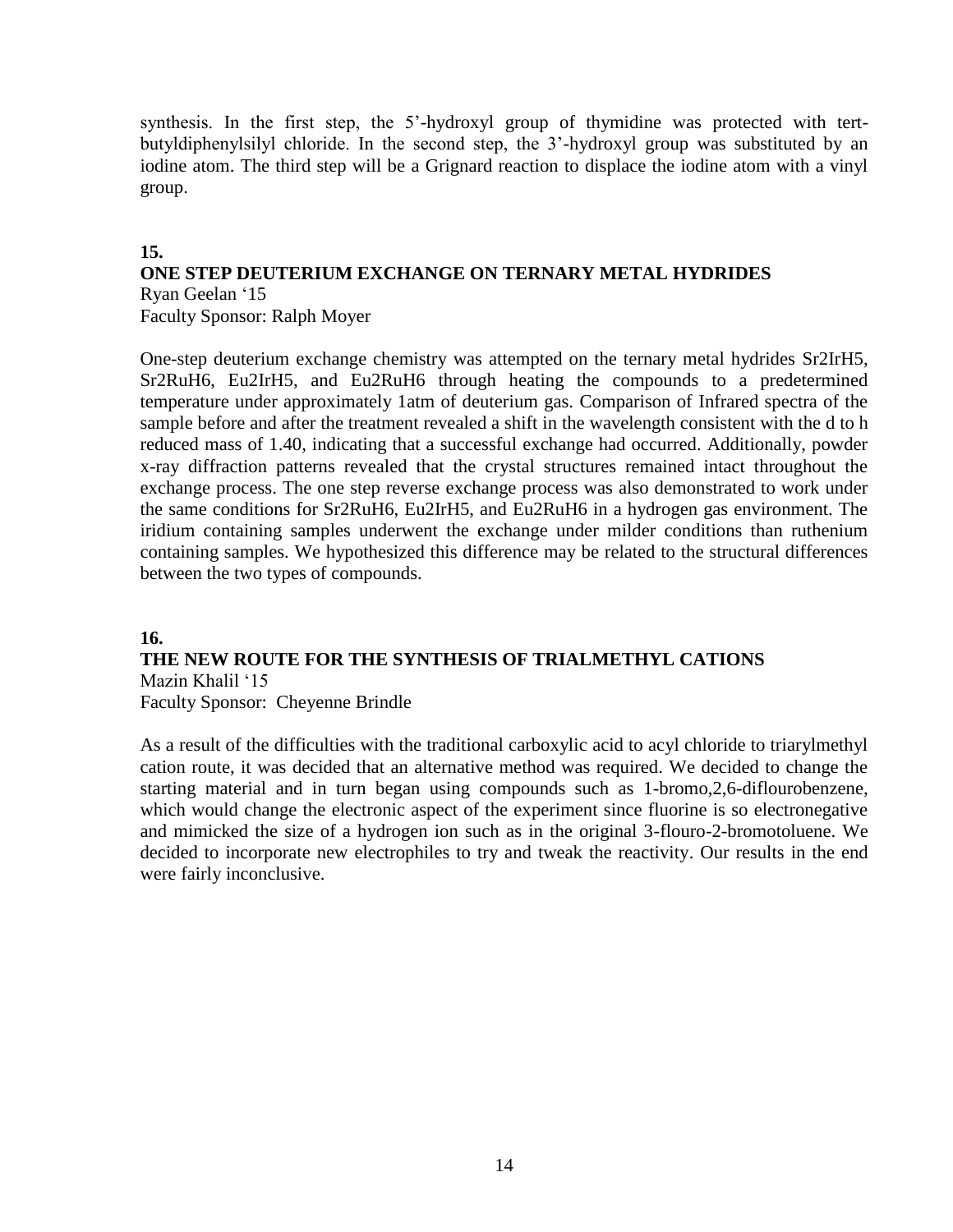#### **17. IMPLICATIONS OF INCREASED REPEATS IN THE HEXANUCLEOTIDE EXPANSION OF CHROMOSOME 9 ON AMYTROPHIC LATERAL SCLEROSIS (ALS) PATHOPHYSIOLOGY**

Heather S. Loring '15 Faculty Sponsor: Terence R. Flotte, M.D.

Amytrophic lateral sclerosis (ALS) is a progressive neurodegenerative disorder caused by the degradation of motor neurons. A subset of familial ALS has been linked to a mutation in the C9ORF72 gene. An intron within the gene contains a hexanucleotide repeat "GGGGCC" that occurs 23 times in healthy individuals. In individuals afflicted with ALS, the hexanucleotide repeat occurs hundreds to thousands of times. The cause of ALS associated motor neuron degradation is thought to be increased toxicity within nerve cells due to the buildup of longer RNA transcripts, which sequester proteins. A plasmid was packaged with 200 repeats and injected via the intracerebral ventricles of wild-type mice. These mice were then injected with a "GGGGCC" probe and analyzed by fluorescent *in situ* hybridization (FISH) to detect the presence of RNA transcripts containing the "CCCCGG" repeat. RNA transcript build up was evident in the cortex and spinal cords of mice injected with the plasmid containing the expanded repeat but not in normal mice. Based on this data, the cause of the progressive motor neuron deterioration, evident in the expanded repeat injected mice, is the toxicity associated with the buildup of RNA transcripts and their sequestration of proteins.

#### **18.**

### **SYNTHESIS OF TURBOMYCIN ANALOGUES FOR THE DEVELOPMENT OF NEW ANTIBIOTICS: VARATION OF THE PHENYL COMPONENT**

Brooke Moore '15, Ifeanyi Okoh '15, Abigail Whalen '15, Christine Reavis '15, Phong Quach '17

Faculty Sponsors: Cheyenne Brindle, Lisa-Anne Foster

Increasing bacterial resistance to commercial antibiotics is one of the leading health concerns in modern medicine. The natural product turbomycin has antibiotic activity that act on an array of bacterial strains. Through research experiment, several analogues of turbomycin were prepared and tested against a variety of bacteria, such as *Bacillus cereus, Streptococci pyogenes, Staphlyococci epidermis, Enterococcus faecalis,* and *Escherichia coli*, to investigate what structural characters of the molecule impart antibiotic activity resulted in a more potent antibiotic. Compounds were prepared using a one-step procedure for the synthesis of the unoxidized turbomycin analogues. This allowed for the synthesis of four new analogues this summer. One of the previously made precursor analogues was oxidized to remove the hydrogen atom on the central carbon. Turbomycin B has a cationic central carbon, therefore the precursor was oxidized in order to determine if it has the same biological activity as turbomycin B. It was previously found that solutions of pure DMSO and drug kill many strains of bacteria that we wished to use in our testing. Therefore, minimizing the amount of DMSO used to dissolve the drug should alleviate this problem. We made decreasing percentages of DMSO in water by using serial dilutions. Initial biological assays indicate that the precursor to turbomycin is also an effective antibiotic. Future efforts will investigate whether this activity is due to the different substituents of the phenyl group or direct action of the precursor itself.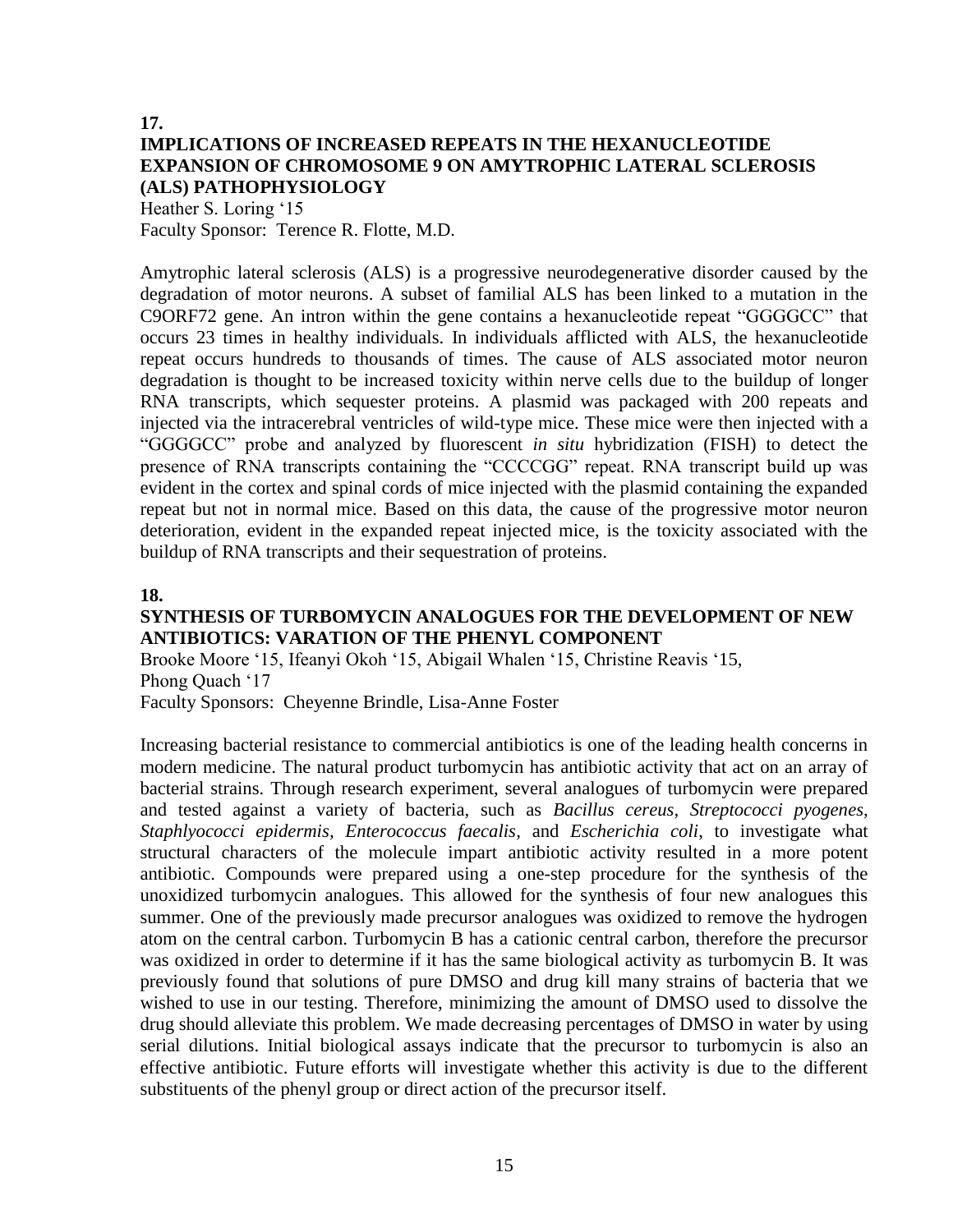## **19. LOADING PEPTIDES INTO DICTYOSTELIUM DISCOIDEUM USING MYRISTOYLATION AND PINOCYTOSIS**

Berjana Nazarko '15 Faculty Sponsor: Michelle L Kovarik

The main goal of the research was to transport an exogenous peptide across the membrane of *Dictyostelium discoideum* for future assays of the activity of protein kinase B (PKB). PKB is a signaling enzyme involved in many pathways and is related to survival, cell proliferation and prevention of apoptosis. Since the phospholipid bilayer of the cells is permeable only to small hydrophobic molecules, larger reporters are not readily transported into cells. Therefore a method for loading larger molecules had to be optimized. Two methods were used for this purpose: myristoylation and pinocytosis. Myristoylation is a chemical modification of the peptide by covalently binding it to a lipophilic myristoyl group that helps the peptide insert itself into the membrane and flip into the cytoplasm. The cells were incubated with the peptide for 20 minutes at different concentrations: 0, 1, 5, 15, 20 μΜ. They were also incubated at a concentration of 10 μΜ for 1, 10 and 40 min. All these experiments gave 100% viability of the cells based on Trypan blue exclusion assay. Loading of the peptide was assessed by intensity of fluorescence from a fluorescein tag; the brightness of the cells is proportional to the amount loaded. Although loading was successful, the peptide appeared to be localizing in endosomes.

To determine whether endocytosis was causing this localization, cells were treated with caffeine, which the literature suggested inhibits endocytosis. The average intensity of cells treated with caffeine was lower than the intensity of untreated cells. Therefore endocytosis was responsible for some peptide loading. However inhibition of endocytosis by caffeine treatment did not eliminate the localization of the peptide in endosomal compartments. Pinocytosis is an alternative loading method that takes advantage of endocytosis, but uses osmotic pressure from hypotonic media to cause the pinosomes to burst and release the molecules being loaded. In experiments with pinocytosis, the cells were not very bright and seemed to be stressed but still viable. Future work includes steps to reduce localization during myristoylated peptide loading and to increase loading by pinocytosis, followed by the use of labeled substrate reporters to assay the activity of the PKB.

**20.**

### **EXPRESSION OF FIBROSIS-RELATED mRNAs AND miRNAs IN PEDIATRIC IDIOPATHIC DILATED CARDIOMYOPATHY (IDC)**

Hieu "Hugh" Nguyen '17

Faculty Sponsors: Michelle L. Kovarik, Shelley Miyamoto<sup>1</sup>, Brian Stauffer<sup>2</sup>, Kika Sucharov<sup>2</sup> <sup>1</sup>Department of Pediatrics and Children's Hospital Colorado, Aurora, Colorado

<sup>2</sup>Division of Cardiology, University of Colorado Denver School of Medicine, Aurora, Colorado Children's Hospital Colorado

Fibrosis is nearly universal in adults with idiopathic dilated cardiomyopathy (IDC) and contributes to the poor function of the heart. Fibrosis is much less commonly seen in children with IDC, which could help explain why some of the medicines effective in adults are not as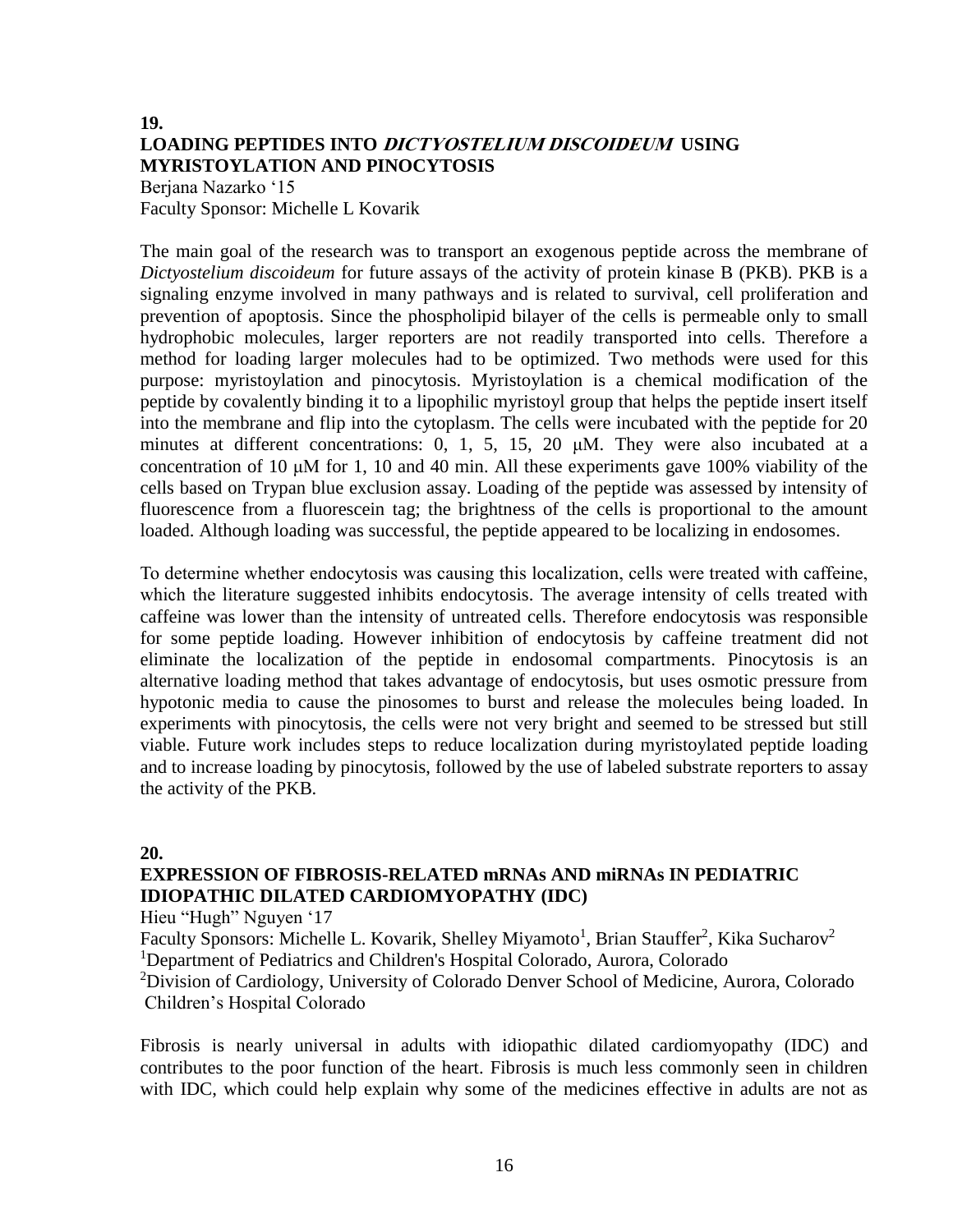effective in children. However, no prior studies have investigated the myocardial expression of genes regulating fibrosis in children with IDC. The hypothesis of this study was that pediatric hearts with IDC will have higher fibrosis-related gene expression and lower expression of microRNAs (miRs) that are known to target fibrosis-related genes than normal pediatric hearts. Left ventricular (LV) tissue from IDC pediatric hearts (age<18; *n*=41) and non-failing controls (age<18; *n*=24) were subjected to Quantitative Real-Time Reverse Transcription PCR (RTqPCR) in order to measure gene expression of: AT1R, ST2L, Galectin-3, Corin, gelatinases (MMP-2, -9), MMP inhibitors (TIMP-1 to -4), and the miR-29 family. Additionally, RT-qPCR was also done on adult LV samples (non-failing:  $n = 10$ ; IDC:  $n = 10$ ) to test for expression of the genes. While all of the 14 genes included in this study have been shown to be differentially regulated in adults with IDC relative to healthy controls, only MMP-2, TIMP-1, TIMP-4, and miR-29s were noted to be significantly different between pediatric IDC and NF. Our findings suggest that these genes may play some role in pediatric IDC, and may help explain the lower prevalence of fibrosis in children compared to adults with IDC.

### **21. POPPING BOTTLES**  Haley Peterson '15 Faculty Sponsor: Maria J. Krisch

Carbon dioxide gives champagne its "bubbly" or effervescent effect. The effervescence of champagne gives the drinker visual, aromatic, and mouth sensations. For these reasons, it is ideal to try and optimize the amount of  $CO<sub>2</sub>$  present in champagne, and to maintain high  $CO<sub>2</sub>$  levels for as long as possible. The goal of this study was to examine whether a cover would make a significant difference in the  $CO<sub>2</sub>$  retention compared to an open glass. Over the course of various trials it was found that when the champagne was left covered for extended periods of time (25 minutes) significant amounts of additional  $CO<sub>2</sub>$  were retained versus when the champagne was left uncovered. When the cover was taken on and off repeatedly over the course of the 40-minute period (with the cover on for three minutes and off for a minute at a time), the amount of  $CO<sub>2</sub>$ was almost identical to when the champagne was left uncovered. The next step would be to determine exactly where the point is where it makes a difference to cover the champagne.

#### **22.**

**EXPLORING WHETHER A NOVEL MACROCYCLE CONTAINING IRON AND TUNGSTEN CAN BE USED TO NUCLEATE A β –SHEET**

Niranjana Pokharel '15 Faculty Sponsor: Timothy P. Curran

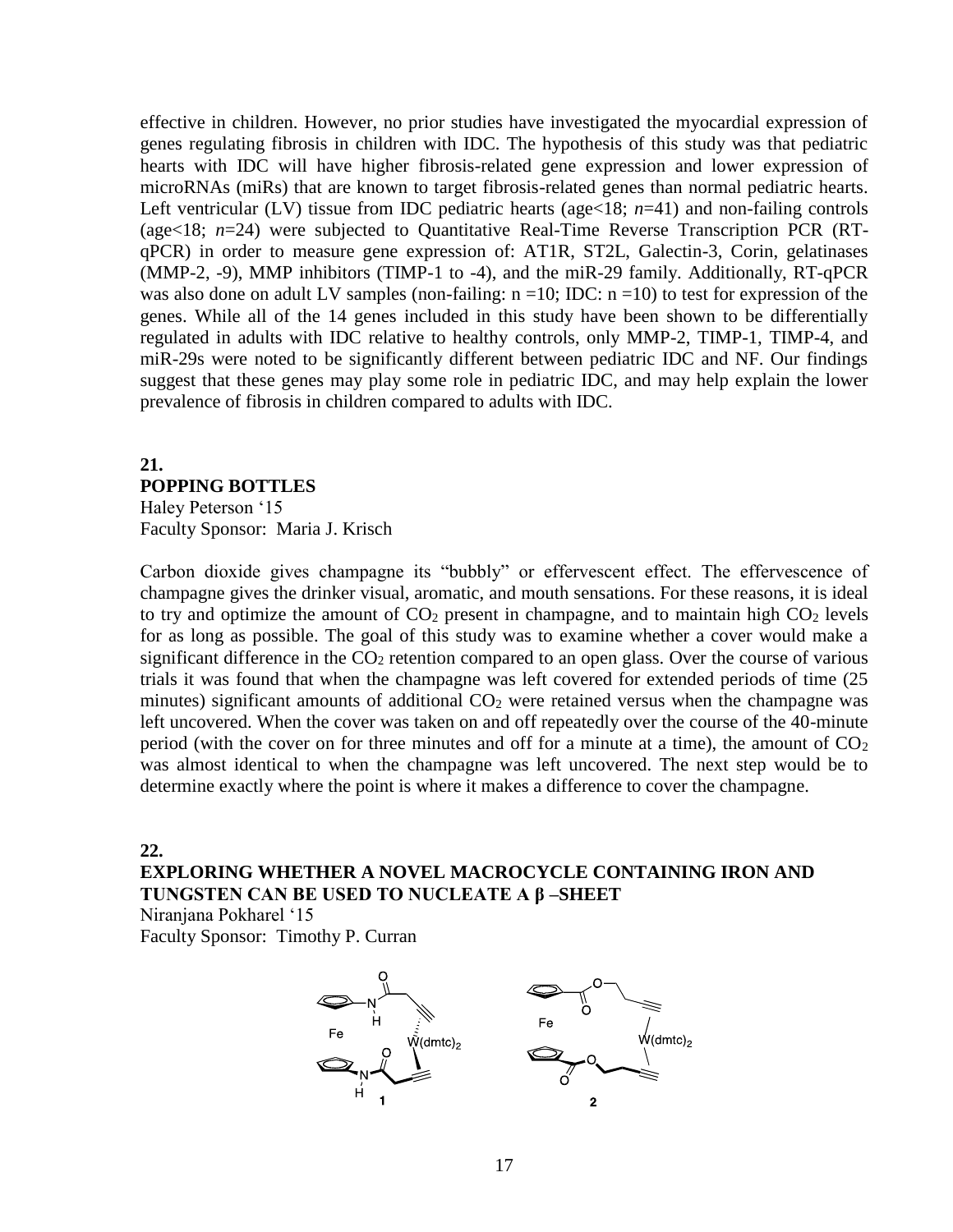

The β-sheet is one of the two secondary structures observed in proteins. β-sheets are stabilized by hydrogen-bond interactions between lateral chains of amino acids. Their shape and physical properties have been implicated in several diseases, including Alzheimer's disease. Our lab has been interested in finding organometallic models for β -sheets. It might be possible to use a molecule with rigid conformation to hold two peptide chains in close proximity so that a β-sheet structure is obtained. In prior work in our laboratory, dialkynylpeptides were complexed to tungsten, forming novel metallacyclicpeptides featuring a cyclic tungsten bis-alkyne complex. Most of these complexes synthesized were found to be flexible about the tungsten-alkyne bond. This posed the question of whether all cyclic tungsten bis-alkyne complexes would be flexible. In 2010, Lawrence synthesized complex **1,** a bimetallic ring system with a ferrocene unit at one end, and a tungsten bis-alkyne complex at the other end. In order to study the rigid behavior of complex **1**, complex **2** was synthesized. The flexibility of complex **2**, along with the results from Lawrence, Ji and Murtaugh, shows that the rigidity of the cyclic tungsten bisalkyne molecule depends on the ring size; complexes having the ring size found in **1** will be rigid. In order to explore whether peptides attached to **1** will adopt a β-sheet conformation, two metallacyclicpeptide complexes were synthesized and their rigidity was explored: complex **3**, which contains the amino acid alanine, and complex **4**, which contains the amino acid methionine. The ring system in **3** and **4** is identical to the ring system in **1**. Addition of the benzene ring and the amino acid did not change the rigid ring structure. The intramolecular hydrogen bonding in complex **3** and **4** is being studied using a DMSO titration experiment. The results from these studies will be presented along with the ideas for other possible derivatives of **2**.

#### **23.**

## **COMPARING MEASUREMENTS OF THE FORMIC ACID, WATER, AND SODIUM CHLORIDE LIQUID-VAPOR INTERFACE**

Jeff Pruyne '15

Faculty Sponsors: Maria J. Krisch, Matthew A. Brown (Institute for Chemical and Bioengineering, ETH Zürich, CH-8093 Zurich, Switzerland), Ming-Tao Lee, Markus Ammann (Paul Scherrer Institute, CH-5232 Villigen PSI, Switzerland)

The liquid-vapor interface has experienced renewed interest from physical chemists in last two decades as techniques to study it have become more accessible and reliable. We compare two different methods of examining the liquid-vapor interface for a ternary (water, formic acid, and sodium chloride) system. An important property of the interface is the surface excess of a compound relative to its concentration in the bulk solution. Wilhelmy plate surface tension measurements from which the surface excess can be derived were compared with X-ray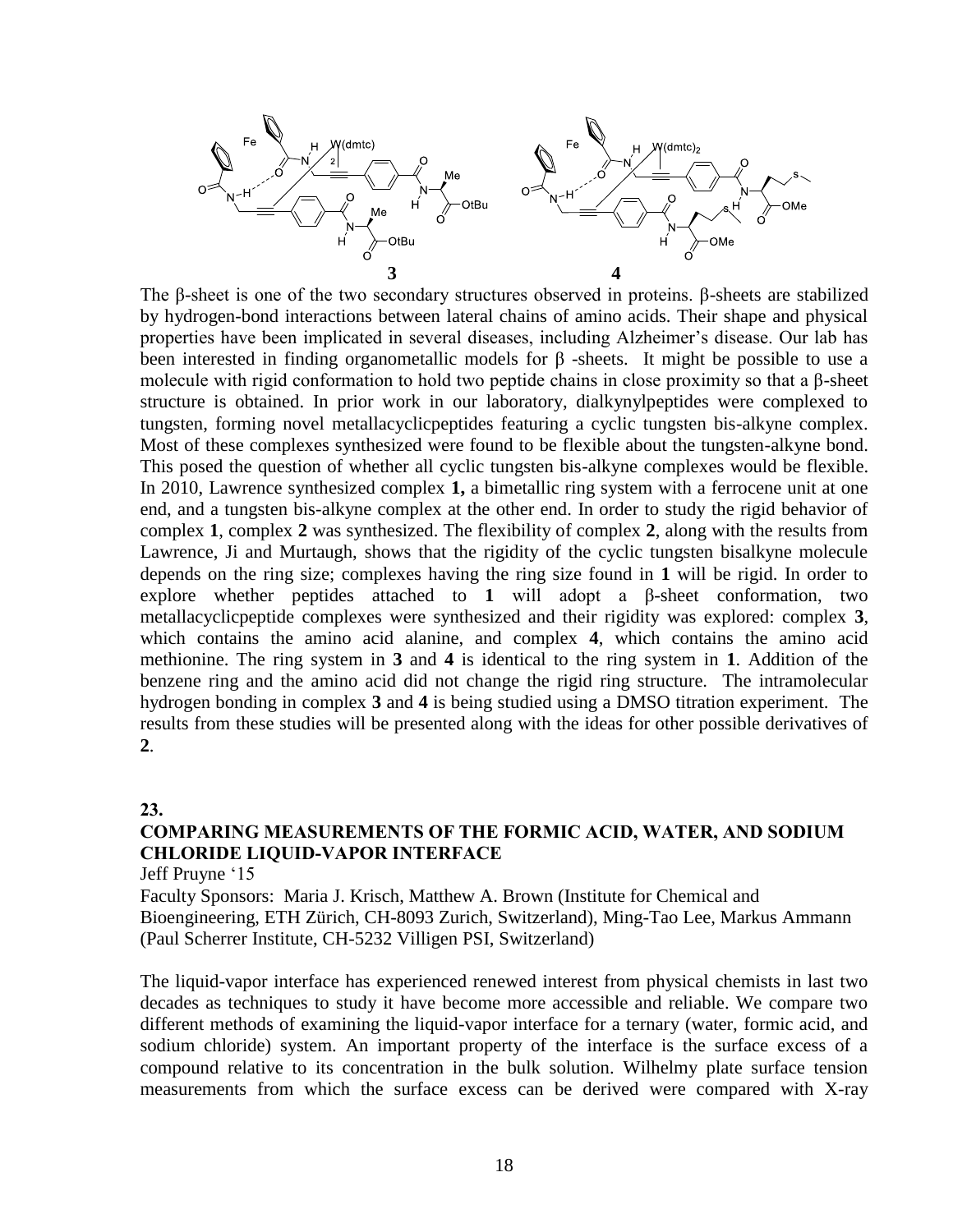photoelectron spectroscopy (XPS) measurements of the composition of a surface layer of the solution. We found sodium chloride acts as a weak salting out agent for the formic acid with a very small concentration dependence of surface excess on salt concentration. Our data are consistent with the surface tension measurements accessing a more surface selective region than XPS spectra. A simple model of the XPS experiment allowed us to replicate the XPS results under the assumption that the top nanometer of solution contributed most of the experimental signal.

**24.**

## **SYNTHESIS OF TURBOMYCIN ANALOGUES FOR THE DEVELOPMENT OF NEW ANTIBIOTICS: VARIATION OF THE INDOLE COMPONENT**

Phong Kim Quach '17

Faculty Sponsors: Cheyenne Brindle, Lisa-Anne Foster

The world has entered an antibiotic crisis due to increased bacterial resistance. This necessitates the development of novel antibiotics. Turbomycin B is a naturally occurring compound that has been isolated from microorganisms found in soil and has shown antibiotic effects. Our research focuses on altering the structure of turbomycin B, specifically the indole portion to determine the consequences of such changes. Thus far, we have synthesized N-tosyl, N-acetyl derivatives precursors. Additionally, we are optimizing the synthesis protocol for synthesizing the 5 bromoindole and pyrrole derivatives. Moreover, we have made serial dilutions of the N-methyl derivative precursor in DMSO and water to test on *B. subtilis*, *E. coli*, *P. fluorescens*, *P. vulgaris*, *S. griseus*, *S. salivarius*, *S. viridans*. In the future, we plan to oxidize the precursor analogues, alter the indole portion with imidazole group and other substituents, and make dilutions of the analogues to test them on biological systems.

#### **25.**

## **THE IMPROVEMENT OF HYDROALKOXYLATION REACTIONS VIA UREA CATALYSTS**

Jordan Reid '17, James Cescon '16 Faculty Sponsor: Cheyenne Brindle



Over the course of the ten-week period spent in Doctor Brindle's lab, the primary focus of our research was to develop a hydrogen-bond catalyzed hydromethoxylation reaction and see if the reaction could be improved in areas such as reaction speed and product formation via various catalysts.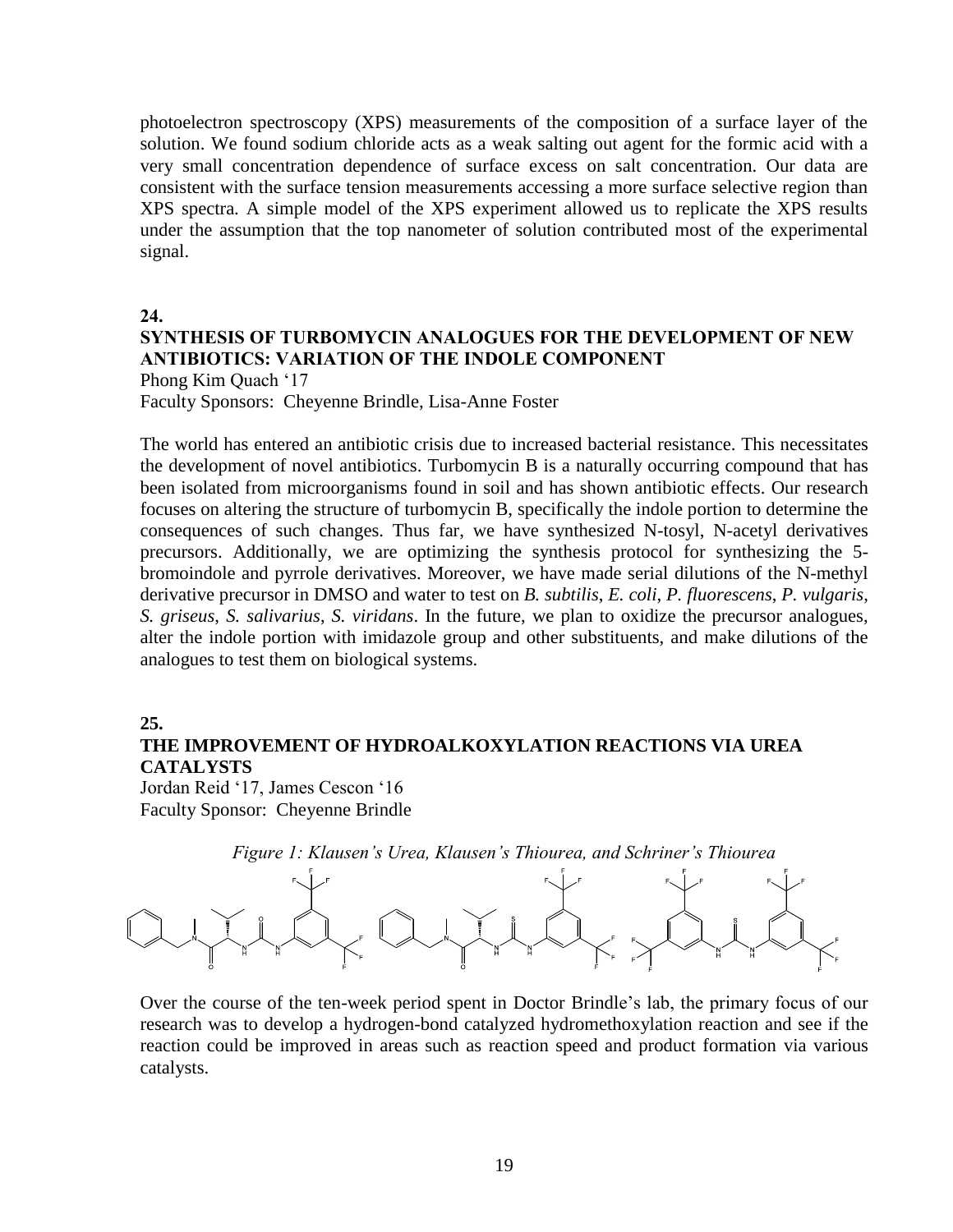The research was basically split into two sections over the ten-week span. The first section was dedicated strictly to hydroalkoxylation reactions, chemical reactions that combine alcohols with alkenes to produce ethers. The alkenes used were α-methylstyrene, 1-phenyl-1-propanol, and norbornene. MeOH and 2,6-dimethyl phenol as the alcohols while the solvents and acids varied from experiment to experiment. To conduct these hydromethoxylation reactions, the alkene, alcohol, solvent, and finally acid amounts were all calculated using mole equivalents, added to a vial around 2 drams, and stirred at a specific heat. Aliquots of around 200uL were taken at five different time intervals and analyzed for purity using Thin Layer Chromatography plates. Afterwards the aliquots were moved into vial specialized for Gas Chromatography Mass Spectroscopy, allowing us to follow the reaction at the five time points and analyze starting material, product, or product fragments resulting from either dehydration, normal synthesis, or dimerization. The second section of research was dedicated mainly to the formation of four hydrogen-bonding catalysts, Schriener's Urea, Schriener's Thiourea, Klausen's Urea, and Klausen's Thiourea. The catalyst were produced by first synthesizing 3,5 bis(triflouromethyl)phenyl isocyanate and isothiocyanate from 3,5 Bis(triflouromethyl)analine and triphosgene and an amine HCl from the production of N-methyl-N-benzyl-NBOC-valine and the subsequent removal of its BOC group.

All four catalysts, not including Schriner's Urea, were successfully synthesized, and are subsequently being tested on our best hydromethoxylation reactions at this time, the first of which being one mole equivalent of a-methylstyrene with two mole equivalents of MeOH, a 0.01 equivalent of TsOH, and 0.1M Toluene.

#### **26.**

## **CHARACTERIZATION OF THE STABILITY OF SUPPORTED BILAYER MEMBRANES IN POLYDIMETHYLSILOXANE MICROFLUIDIC DEVICES**

Livia Shehaj '15 Faculty Sponsor: Michelle L. Kovarik

Supported bilayer membranes (SBMs) have been used to coat capillaries and microfluidic devices. These coatings are similar to cell membranes and prevent adsorption of proteins, DNA, and other biomolecules to channel walls. Combined with the small dimensions of microfluidic devices, such coatings are an optimal tool for biological and biomedical research. To characterize the stability of SBMs, we prepared hybrid PDMS-glass devices containing straight, 3 cm channels. The channels were filled with small unilamellar vesicles, which self-assemble into supported bilayers. Conductivity measurements of the electroosmotic flow were used to characterize the presence and stability of the SBMs. Our primary focus was the stability of coatings using natural vs. synthetic lipids. No substantial difference was observed, suggesting that the variations in length and saturation of natural lipid tails do not affect the stability of the coatings. Electroosmosis measurements of the two lipid coatings were relatively stable (RSD 8- 18%) for 2-4 hours when a constant voltage was applied across the channel. At longer time points, electroosmotic mobility increased to that of a bare chip suggesting the coating was destroyed. The stability of these membranes was also studied over a two week period to determine how long a device can be stored before use. Our results suggested that a chip can be stored for about a week and still yield consistent results. After a week, the coatings deteriorated,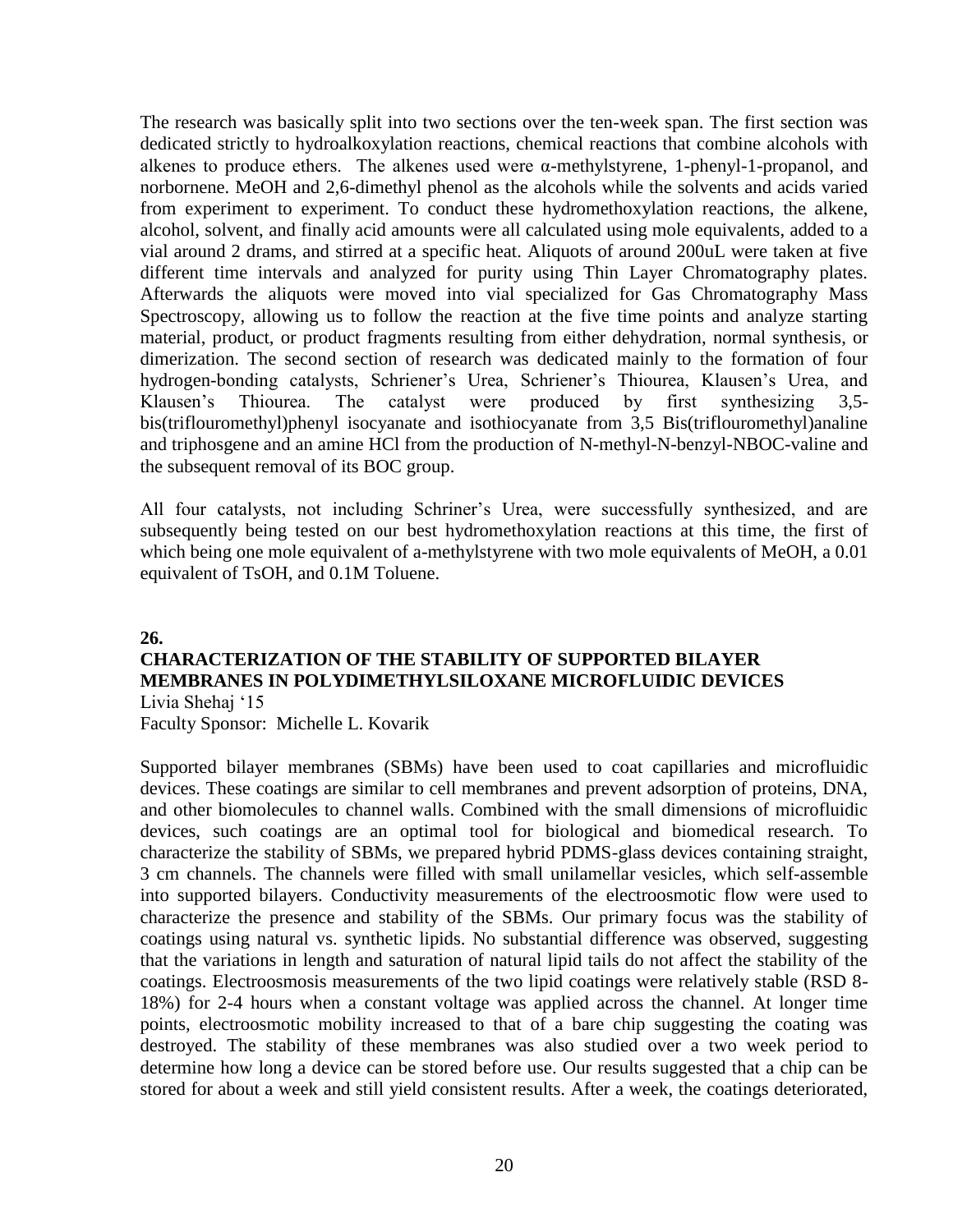as evidenced by increasing electroosmotic mobility. On-going work is exploring effects of cholesterol on SLBs to further enhance the stability and storability of these coatings.

### **27. APPLICATION OF ANALYTICAL TECHNIQUES IN ART CONSERVATION: DART-TOF-MS & SEM-EDS** Sarah Talcott '17 Faculty Sponsor: Henry DePhillips

A number of analytical techniques have been developed for the determination of resins, binders and pigments, both organic and inorganic, in artifacts, in particular, easel paintings. Typically, those methods require that the sample be modified (solubilized, derivatized) and given that samples taken from easel paintings are very small, treatment usually means loss of the original sample. Hence, any technique that permits direct analysis of sample components with no prior treatment is preferable. One such technology is Direct Analysis in Real Time, Time of Flight, Mass Spectrometry (DART-TOF-MS), especially for organic materials. The conditions required to obtain a Mass spectrum using DART-MS considerably reduce the amount of fragmentation produced. Inorganic components are determined by their elemental composition. Using Scanning Electron Microscopy with an Energy Dispersive Spectroscopy accessory (SEM-EDS) we have determined the elemental composition of a number of pigments to complement the data accumulated from prepared and commercial paint samples.

This poster shows the first steps in the development of a library of information on artificially heat aged resins, binders and pigments analyzed by DART-MS and SEM-EDS. In addition, results are shown for artists' paints prepared and aged in our lab as well as commercial artists' paints aged and analyzed in the same way. Finally, these methods permitted us to determine the resin, binder and pigment from a painting sample submitted by a private owner for materials analysis.

## **COMPUTER SCIENCE**

#### **28.**

**A GPU BASED APPROACH TO THE 0-1 KNAPSACK PROBLEM USING THE DISCRETE SHUFFLED FROG LEAPING ALGORITHM**

Pranav Bhandari '17, Rahul Chandrashekhar '17 Faculty Sponsor: Peter A. Yoon

The Knapsack Problem is a popular combinatorial optimization problem which is of the type NPhard. It assumes a case where there is a knapsack which can hold a maximum weight *W* and there is a set of items N provided from which each item  $n_i$  has a certain weight  $w_i$  and a value  $v_i$ . The task is to pack the knapsack with the maximum possible value while staying under the weight limit of *W*. The 0-1 Knapsack Problem is a unique case of the classic Knapsack Problem in which each item from the set either goes in or out of the knapsack in entirety. Fractional portions of items are not allowed. The conventional method to tackle is problem is the brute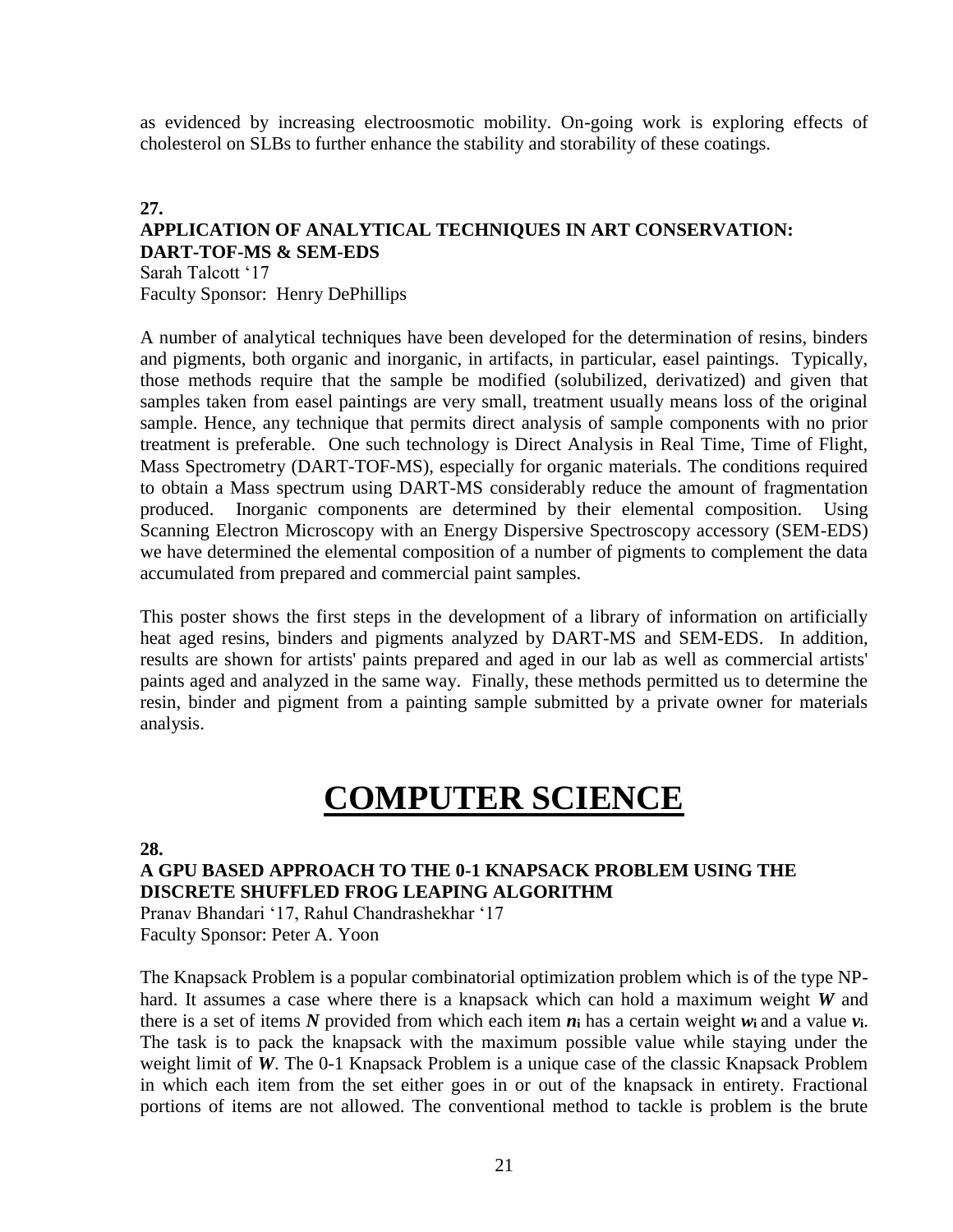force method in which all the subsets of the set  $N$  which equals to  $2^n$  are compared from which the one with the highest value under the weight limit  $W$  is considered the optimal solution. But as *n* increases, the number of subsets also increases exponentially making this conventional approach computationally impractical. We use the Discrete Shuffled Frog Leaping Algorithm to solve this problem which employs the use of dividing the problem into multiple sub-problems hence making it more suitable for parallel computation. The GPU based approach is theoretically a much more efficient alternative for a large scale implementation of the Knapsack Problem. This approach employs the use of multiple GPU threads which simultaneously work on the different sub-problems, hence making the computation much faster and efficient. Each iteration performs an improvement to the multiple subsets followed by a shuffle operation. As it is a metaheuristic algorithm, it terminates when a desired amount of improvement has been undergone. The subsets combine to generate the final solution set.

#### **29.**

#### **HYPERGRAPH PARTITIONING ON GPUS AND IMAGE CLASSIFICATION**

Hyunsu Cho '15, Sam Johnson '17 Faculty Sponsor: Peter A. Yoon

A standard method of classifying images is pairwise comparison. We compare images one-toone and record their similarities. Graphs provide a nice abstraction: Nodes represent images and edges similarities among them. There is an extensive body of literature describing how to partition the nodes into two homogeneous groups. Unfortunately, graphs prove inadequate for real-world datasets. We could gain better insight by comparing multiple images at once than comparing only two at a time. Hypergraphs are a promising alternative: each edge connects more than two nodes. Several researchers such as Yu (2012) obtained better classification results using hypergraphs. Our contribution is to accelerate hypergraph partitioning by using a commodity hardware known as Graphics Processing Units (GPUs). We present some preliminary results.

**30.**

## **MULTI-GPU BISECTION ALGORITHM FOR TRIDIAGONAL SYMMETRIC EIGENVALUE PROBLEM**

Barok Imana '16, Nicky Thai '15 Faculty Sponsor: Peter A. Yoon

The goal of the research was implementing bisection algorithm on a multiple-GPU system for the computation of eigenvalues of symmetrical tri-diagonal matrices. The eigenvalue computation is one of the important problems in numerical linear algebra. It has applications in Mathematics, Physics, Engineering, Epidemiology and many other fields. The focus of the research was finding the eigenvalues of matrices in the symmetric tri-diagonal class. The symmetric tri-diagonal class represents matrices with entries only on the main diagonal and on the diagonals above and below the main diagonal. In this research, it has been attempted to compute the eigenvalues of such matrices in an efficient way by a first creating a serial program. As the research progressed, programs that would perform the computation on a multi-core CPU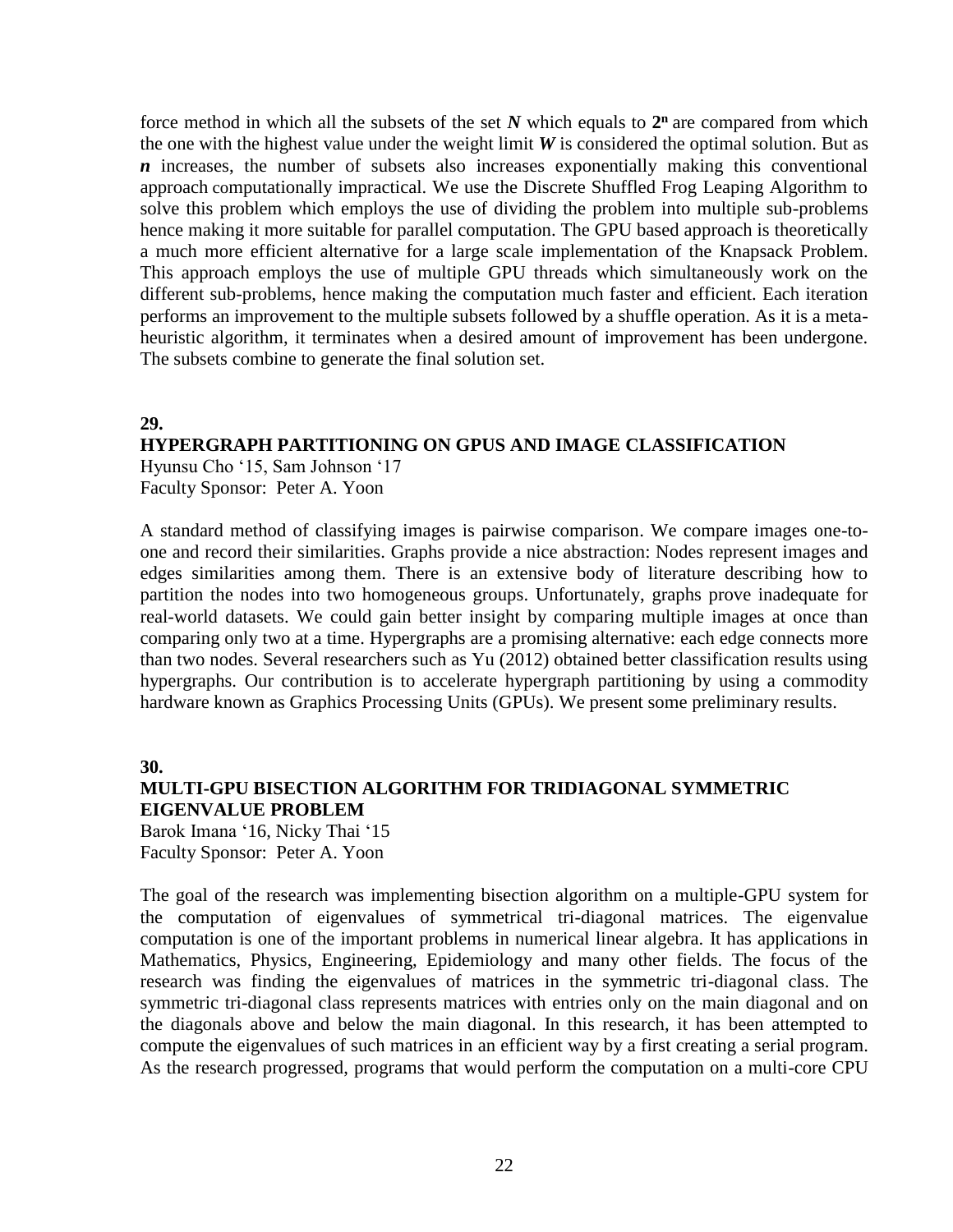and on a single GPU has been successfully created. And currently, a multi-GPU code is on a working progress.

#### **31.**

### **GROUP STEINER PROBLEM ON THE GPU**

Basileal Imana '17, Venkata Suhas Maringanti '17 Faculty Sponsor: Peter A. Yoon

Previous literature on VLSI routing and wiring estimation typically assumes a one-to-one correspondence between terminals and ports. In practice, however, each terminal consists of a large collection of electrically equivalent ports, a fact that is not accounted for in layout steps such as wiring estimation. In this research, we address the general problem of such minimumcost routing tree construction in the presence of multi-port terminals, which gives rise to the Group Steiner problem (GSP). The minimal tree problem states that given a weighted undirected graph *G*, a minimum spanning tree is a sub-tree that contains all the vertices in *G* and minimizes the sum of the weight of the edges. Our research focuses on an extension of the problem where we are allowed to introduce special Steiner nodes with zero weight as junctions in order to minimize the cost of the tree. Common approach to the Group Steiner problem, known as the strong connectivity version, allows all the nodes of a group to be implicitly connected with each other which allows the solution to the problem to be a forest. However, the version of the problem that we are working on involves weak connectivity whose solution must strictly be a tree. The problem of interconnecting a net with multi-port terminals is a direct generalization of the NP-hard Steiner problem, and is therefore itself NP-hard which means that, theoretically, it cannot be solved in polynomial time. To that end, our research is focused on developing an efficient algorithm of the GSP on the GPU (Graphical Processing Unit) using CUDA programming and comparing the results with the serial implementation of the GSP on the CPU.

#### **32.**

#### **HIGH-SPEED HYPERGRAPH MATCHING ALGORITHM**

Kevin Liu '17, Reid Delaney '16 Faculty Sponsors: Peter A. Yoon, Lin Cheng

A hypergraph is a mathematic model that generalizes a graph. Its hyperedges can contain more vertices than the two in a normal graph, and this feature allows hypergraphs to model complex relations such as the inter-personal relationships of a social network website, or the reactions between compounds in a complex chemical reaction. Our research focuses on implementing a fast multi-GPU algorithm based on existing algorithms for solving hypergraph matching problem. The hypergraph matching problem occurs frequently in computer science and engineering, especially in areas such as image comparison and object recognition. So a faster hypergraph matching algorithm would greatly benefit these areas. Past algorithms of hypergraph matching are mostly designed for single CPU and are, therefore, slow. Now the multi-core GPUs are cheaply available and they are better at doing large number of floating operations than CPUs, we naturally want to design an algorithm that solves the hypergraph matching problem on the GPU. Starting from a probabilistic approach designed by Zass and Shashua, we now have a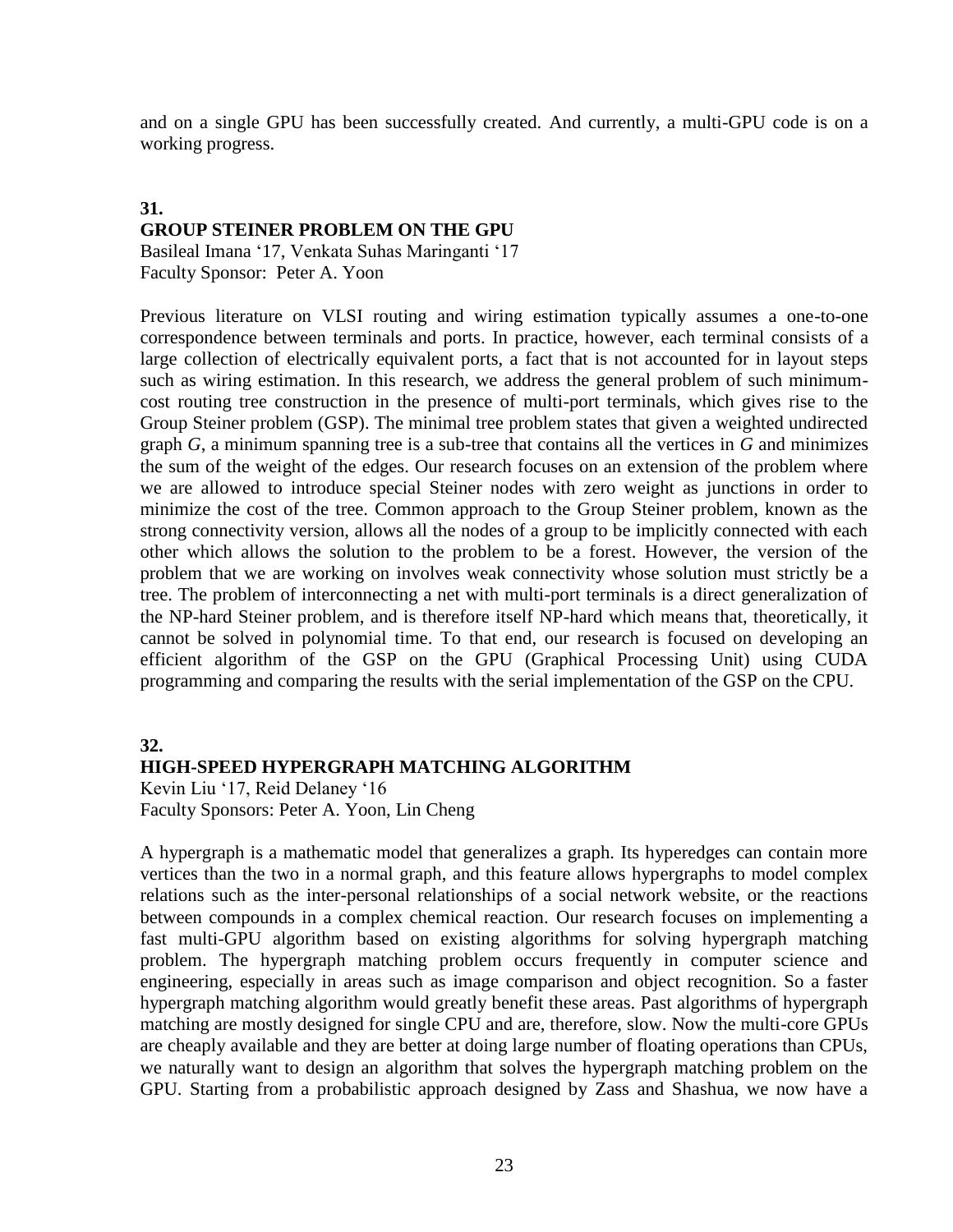single core parallel implementation that works for hypergraphs with degree two. We've begun to develop a parallel implementation of the algorithm, using specialized tools to utilize the multi-GPU system. Our next attempt will be to move onto a tensor-based approach and to extend the algorithm for hyper graphs of higher degrees.

## **33. EXPANDER GRAPHS AND THEIR EIGENVALUES**

Yicheng Shao '16, Peter Reheis '16 Faculty Sponsor: Professor Takunari Miyazaki

Expander graphs are a family of sparse and highly connected graphs. Their quality is often measured by the second largest eigenvalues of their adjacency matrices. A classical method to compute eigenvalues is the power method, which uses iteration towards convergence. We studied necessary conditions for the power method to maintain certain levels of accuracy on graphs of different sizes. We also compared the power method with Matlab's eigenvalue function. We conclude that for large graphs the power method performs better.

It has been theoretically proved that many random graphs are expander graphs. In this project, we conducted experiments with randomly generated 3-regular bipartite graphs. We found that, up to manageable sizes, very large percentages of such graphs are indeed expander according to the measure defined by second largest eigenvalues.

## **ENGINEERING**

#### **34.**

## **TRANSCRANIAL DOPPLER ASSESSMENT OF CEREBRAL BLOOD FLOW VELOCITY DURING VISUOSPATIAL TASKS**

Erin Barney '15

Faculty Sponsor: Dr. Gregory Bashford (University of Nebraska - Lincoln)

Transcranial Doppler (TCD) uses ultrasound to measure the blood flow velocity of cerebral arteries. In healthy subjects, if arterial diameter does not change, cerebral blood flow velocity is linearly related to cerebral blood flow and perfusion pressure. Changes in cerebral perfusion pressure allow the brain to regulate the amount of oxygen it receives. Typically, as the brain becomes more active, cerebral blood flow velocity increases. In this study, cerebral hemodynamics were studied during cognitive tasks requiring visuospatial processing. Participants' middle cerebral arteries were monitored with TCD while viewing images that required either visual searching for a letter or memorization of a scene for later recall. The majority of the participants showed an increase in blood flow velocity between the resting phase and the task phase, indicating an increase in brain activity. When comparing blood flow velocities from the left and right middle cerebral arteries, the left tended to have higher velocity than the right. This indicates that the left hemisphere was dominant in performance of these tasks. By studying typical physiological responses to cognitive tasks, it is possible to learn more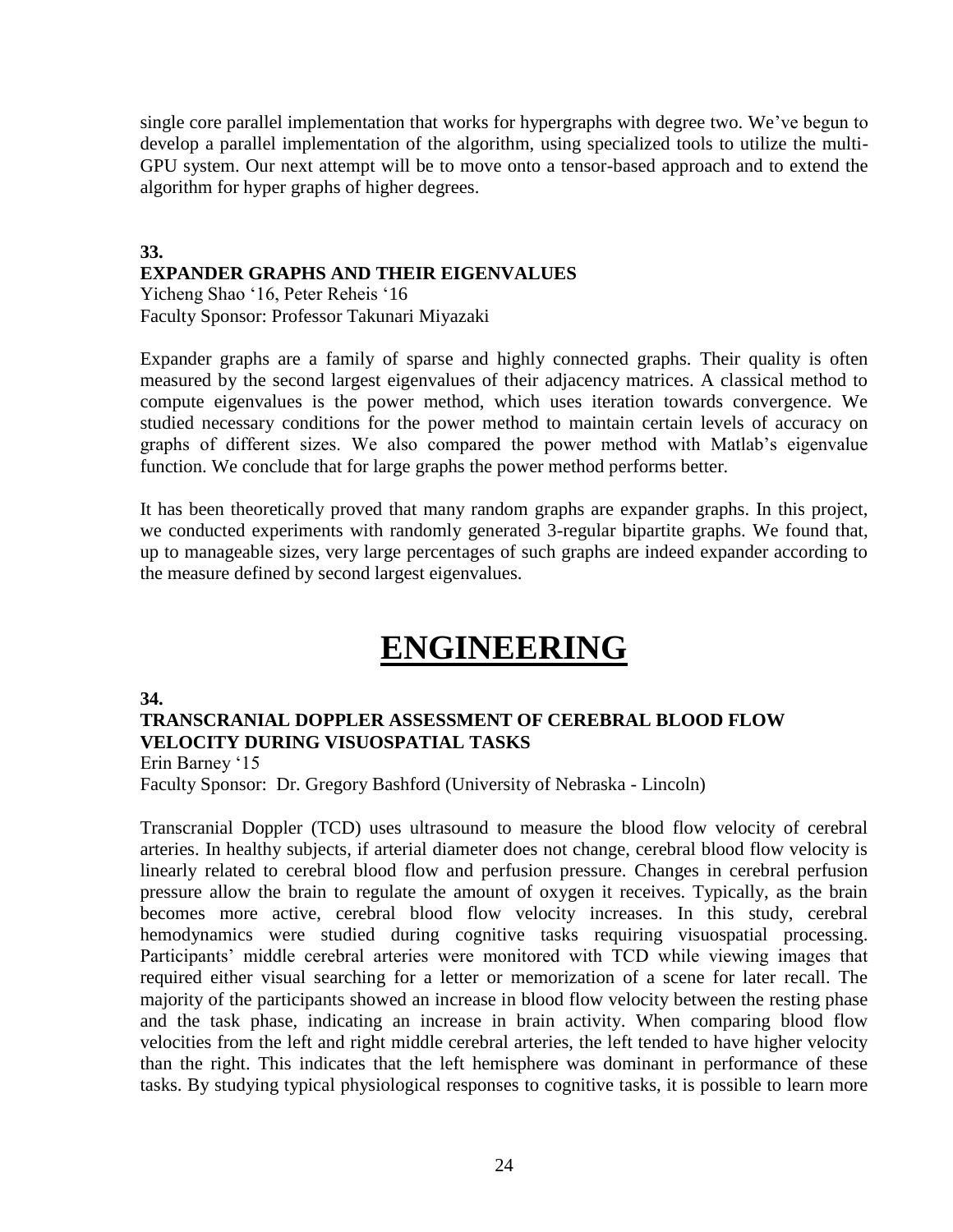about the functional organization of the human brain, and it can provide a baseline for comparison with injured brains.

## **35. STUDY OF NITROMETHANE COMBUSTION USING A SHOCK TUBE** Binod Giri '15

Faculty Sponsors: John D. Mertens, Eric L. Petersen

Combustion characteristics of Nitromethane  $(CH_3NO_2)$  were studied with the help of a shock tube at the Turbo Lab at Texas A&M University. An experimental matrix was designed to study the combustion at various pressures, temperatures, and percent dilution. The mixtures of Nitromethane and Oxygen diluted in Argon were introduced into the driven section of the shock tube, and the ignition delay times were measured. The ignition delay times obtained experimentally were compared to those modeled in Chemkin.

**36.**

**DESIGN AND IMPLEMENTATION OF SEVERAL ENGINEERING PROJECTS**

Bobby Tella '17, Catherine Poirier '17, Phillip Winser '17, Subekshya Bidari '17, Sydney Doolittle '17, Tristan Peirce '17 Faculty Sponsor: John D. Mertens

The Trinity College Engineering Department conducts research in a broad spectrum within its field. Areas of interest include prosthetics, alternative fuel sources, materials, robotics, software, and neural engineering. Commercially available rapid prototyping machines have allowed prosthetics research to move towards the rapid creation of cheap, personalized prosthetic devices. A prototype of a prosthetic hand with moving finger and thumb phalanges was created for individuals suffering from digital amputations. In working with the robotics team, research was conducted in the design and discovery of engineering materials appropriate to create a durable, weatherproof cover for "Q," the Trinity College Robotics Team's autonomous robot. In the Biomedical Engineering lab, electrodes were prepared and a stereotaxic apparatus was used to insert them into rats' brains to study electrophysiological patterns. In researching alternative fuel sources, a 1985 Mercedes was modified to run on waste vegetable oil instead of diesel fuel, helping to minimize fuel costs and reducing dependence on fossil fuels.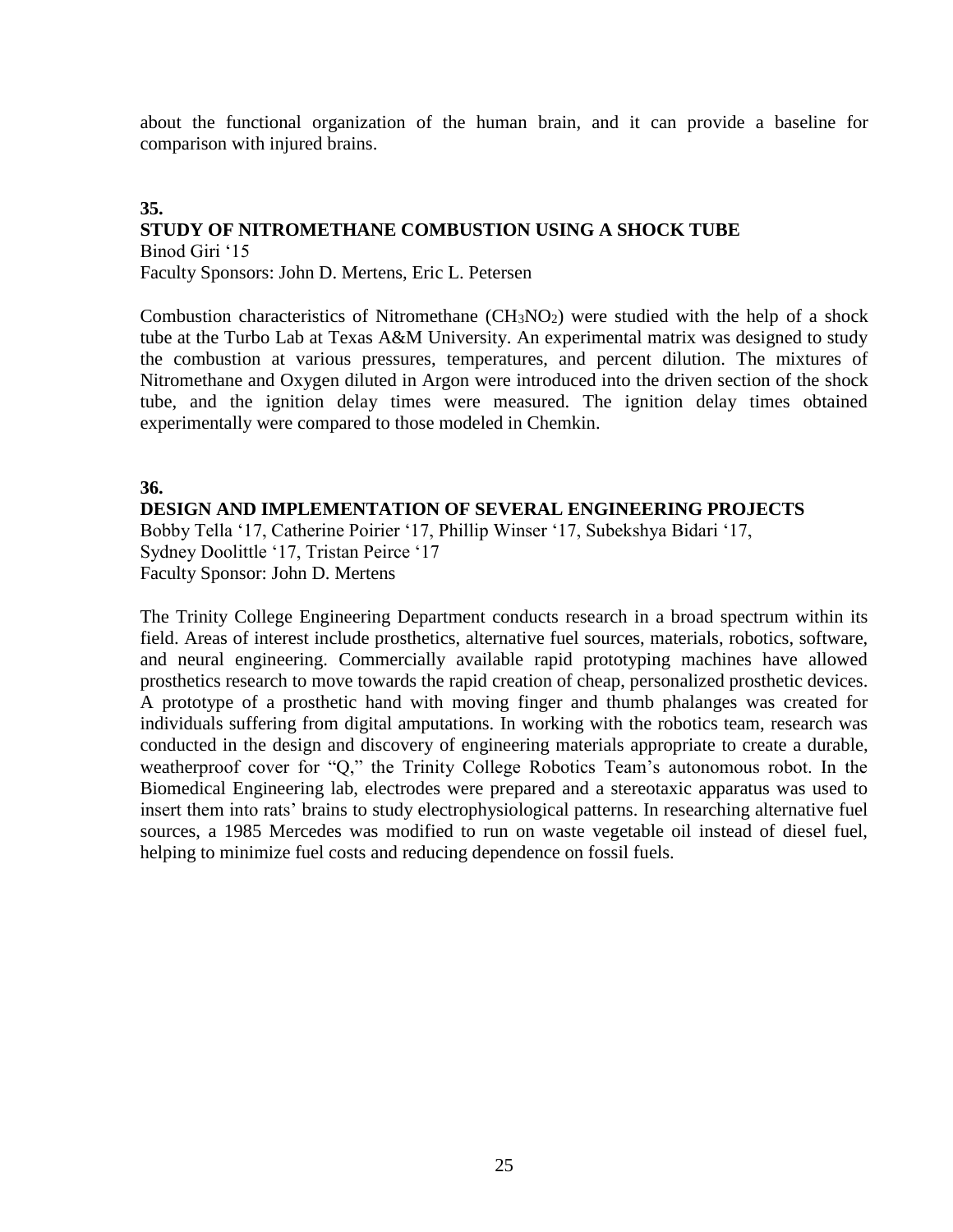## **ENVIRONMENTAL SCIENCE**

#### **37.**

#### **THE EFFECT OF CLEAR CUTTING ON SUB-ALPINE FOREST SOIL NUTRIENT CONCENTRATIONS OF ALUMINIUM AND CALCIUM WITHIN THE WHITE MOUNTAIN NATIONAL FOREST, NEW HAMPSHIRE**

Jack Agosta '17, Justin Beslity '15

Faculty Sponsors: Jonathan Gourley, Robert A. Colter (Soil scientist from USDA Forest Service, White Mountain National Forest)

Clear-cutting is the most popular and economically profitable method of logging and has been in use for centuries to provide lumber. However, there are several negative side effects which may lead to an increase in soil erosion and nutrient loss. Aluminum and calcium have been found to be critical nutrients for forest ecosystems. Aluminum is an important nutrient for plant growth, especially for trees, and a deficiency in calcium could result in root degradation, leaf necrosis and inability to properly produce flowers and fruit. Collaborating with the USDA Forest Service, three small timber sales were selected for a long term study, which would be sampled for measurements of aluminum and calcium in the O and B layers of soil. Samples were collected prior to the cutting of the timber sales to measure the baseline soil nutrient content of the three plots in the summer of 2013, and samples have been collected one year after the initial sampling in order to analyze the changes in soil nutrient concentrations. The Inductively Coupled Plasma-Optical Emission Spectrometer (ICP-OES), is used to measure the concentrations of aluminum and calcium in the soil and GIS to provide an interpolated map of each timber sale. In order to confirm the accuracy of results and to compare future nutrient concentrations, samples with high deviations above ten percent or concentrations observed to be orders of magnitude higher or lower than expected, were reprocessed. The reanalyzed samples were then selected based off of precision and accuracy.

**38.**

### **QUANTIFYING VEGETATION COVER CHANGES IN RESPONSE TO INVASIVE PLANT REMOVAL TREATMENTS**

Jacob Ammon '17, Gregory Reardon '15 Faculty Sponsor: Cameron Douglass

Vegetation cover is a measurement of the percentage of the ground covered by plants. This quantity can be assessed as overall cover of vegetation, or on an individual species basis. Vegetation cover is important in the analysis of ecosystem health because it describes vegetation density, and can be used to quantitatively measure changes in plant community composition over time. In order to estimate vegetation cover, visual estimates are normally made of the proportion of a given area. In an effort to avoid the observer bias that frequently influences visual estimations, we experimented with quantifying vegetation ground cover in digital photographs. A camera support apparatus was constructed to ensure photos were taken at the same angle. Digital images of vegetation sampling plots at Knox Preserve (Mystic, CT) were taken beginning in the fall of 2013 and continuing through the summer of 2014. The images were processed in Photoshop to correct white balance and then imported individually into ImageJ, a free NIH-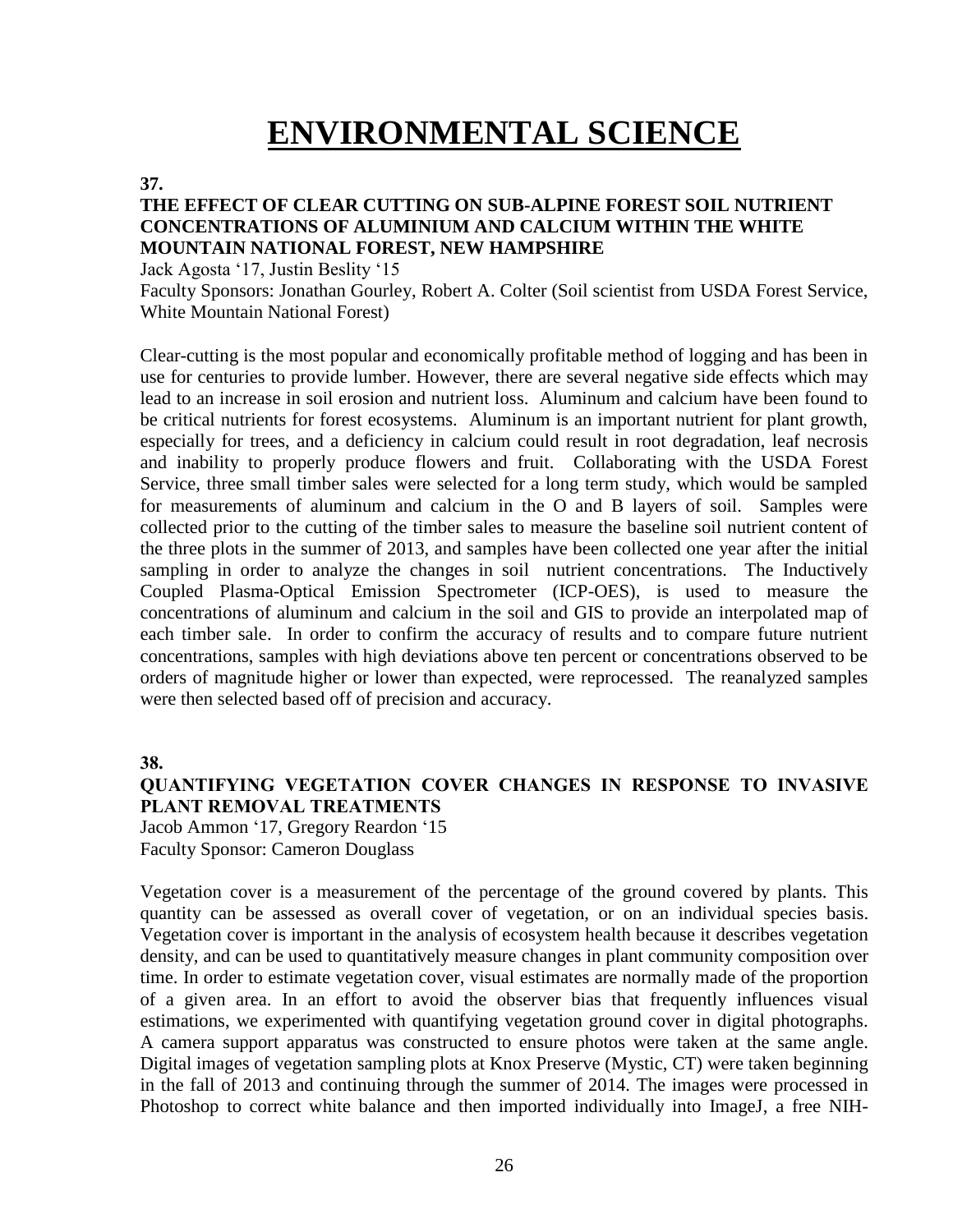developed program. Selecting different hue and brightness threshold levels allowed for the selection of particular color ranges in the imagery, in this case, that of plant leaves. Images were then processed and the area consisting of green leaves measured.

Mean vegetation cover from the visual estimates and digital measurements were very similar. However, variability in data from digital measurements was consistently much lower than that of visual estimates. Between fall 2013 sampling and summer 2014 sampling, numerous improvements were made to the digital image collection and analysis process. These improvements were found to have further reduced variability among ground cover measurements made via digital imagery. In particular, the use of a polarizing lens filter and color balance card in each image significantly reduced variations between photos taken at different times throughout the day and in different conditions. Additionally, refining the image processing protocol minimized processing errors that had previously occurred. Our results indicate that this process can be reliably used to quantify vegetation cover going forward.

#### **39.**

## **UNDERSTANDING THE CHALLENGES OF MANAGING INVASIVE PLANT ASSEMBLAGES, A CASE STUDY AT THE KNOX PRESERVE**

Tracy R. Keza '17 Faculty Sponsor: Cameron Douglass

Invasive plants are a significant environmental concern not just because they out compete native plants but also because they can reduce the functional capacity of ecological systems. Generally invasive species are considered problematic because they create dominant mono-cultural communities that negatively impact ecosystems. However, in particular habitats – such as shrub lands and forests in the northeastern U.S. – instead of invasive mono-cultures, co-dominant assemblages of multiple problematic species are becoming increasingly common. It's especially hard to manage assemblages of invasive plants because due to each species unique morphological or physiological attributes they typically require different control strategies. In this project we intended to investigate whether using integrated and adaptive management strategies it was possible to effectively manage multiple co-occurring invasive species while minimizing negative ecosystem impacts.

We established the study at Knox Preserve (Mystic, CT) in an area where multiple co-occurring invasive vines and shrubs were to be controlled. In treatment areas plots were installed in September 2013 so that baseline data on the plant communities could be collected, additional plots (including an untreated control) were set up in spring 2014. Preliminary results suggest that herbicide treatments followed by mowing provided effective control of targeted invasives but reduced desirable plant species richness and cover. Mowing alone initially did not effectively control invasive assemblages but did result in a significant increase in plant community diversity and cover. These data were used by the land owner (Avalonia Land Conservancy) to optimize follow up treatments made in the summer and fall of 2014. We will continue to collect data and establish plots to better determine the long term effects of Avalonia's invasive management, and hope to learn generalizable lessons from this project that can be applied to similar systems.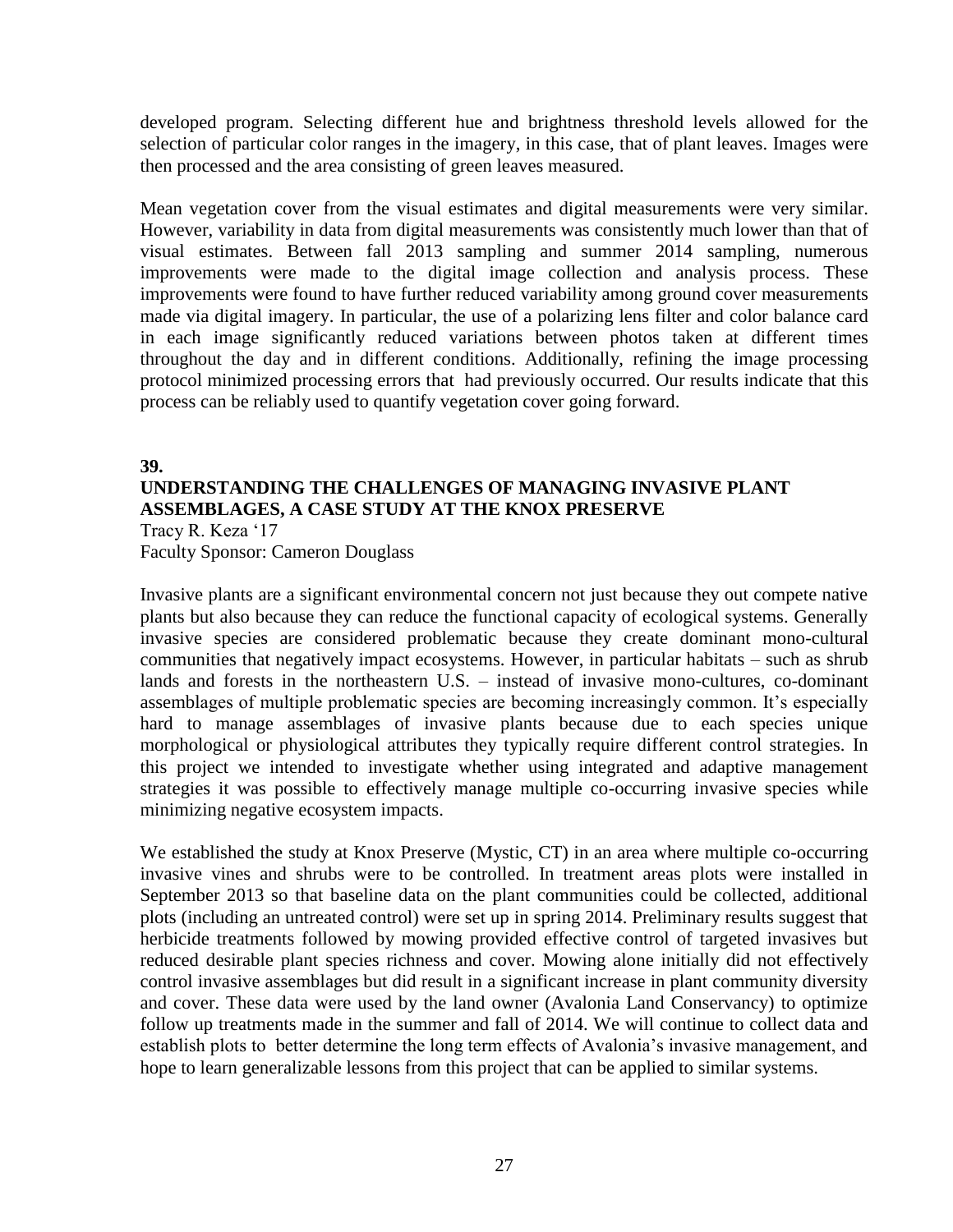## **40. PERSISTENCE OF FIRE INDUCED MAGNETIC SIGNALS IN SOIL** Kyaw San Min '17 Faculty Sponsor: Christoph Geiss

Soils contain iron minerals that make them slightly magnetic, and the resulting magnetic properties can reflect the environmental conditions during pedogenesis. An earlier study of prairie soils discovered that the fires have such effects on soil magnetic properties by increasing the abundance of very fine iron-oxide particles in the topsoil (Roman *et al.*, 2013). However, it is not known why this effect fails to persist for long. This study looks into whether this could be caused by the magnetic particles being washed away by rain and are accumulating downhill. Therefore, samples of soil are collected along a hillside and are measured for low-field magnetic susceptibility, frequency-dependent magnetic susceptibility and Anhysteretic Remnant Magnetization (ARM) as well as Coercivity Distributions. Our results so far are mixed. While the low-field magnetic susceptibility  $(\gamma)$  measurements and Coercivity distribution analysis show no pattern of being washed down hill, frequency dependent susceptibility  $(\gamma_{fd})$  and Susceptibility of Anhysteretic Remanent Magnetization (γ<sub>ARM</sub>) show a pattern of increasing magnetic properties as we go downhill. This only indicates that further study is needed.

### **41. SOIL CHEMICAL AND PHYSICAL PROPERTIES ALONG ENVIRONMENTAL AND ECOLOGICAL GRADIENTS: A CASE STUDY AT KNOX PRESERVE, STONINGTON, CT**

Jenna Wilborne '15, Jordyn Fisk '17 Faculty Sponsor: Cameron Douglass

Invasive plants are known to cause widespread ecological disturbances that can lead to reductions in biodiversity and change soil properties. For example, invasive plant species can alter soil carbon-nitrogen ratios because of their abundant biomass production and tissue chemistries. This project sought to characterize chemical and physical properties of soils collected across a habitat gradient - from an open grassland to a dense shrubland - at the Knox Preserve, near Mystic, Connecticut. Between fall 2013 and spring 2014, 867 soil samples were collected every 2.5 meters along transects following the prevailing habitat (and elevation) gradients. Samples were analyzed for soil moisture and carbon content using the loss-on-ignition method, and a soil conductivity meter was used for measuring soil salinity.

Soil moisture levels did not differ significantly (mean = 24.82%) between habitat types (forested vs grassland), but there were higher moisture levels at the northern edge of the grassland near a small pond. Organic carbon levels from forested soils were  $47\%$  higher (P < .0001) than grassland soils. Carbon levels in forested soils were more positively correlated ( $R^2 = 0.35$ ,  $P <$ .0001) with soil moisture than carbon levels in grassland soils ( $R^2 = 0.08$ ,  $P < .0001$ ). Soil salinity levels were dramatically higher in samples collected surrounding the pond (mean = 35.41 mS/cm). Excluding these very high sample levels, salinity levels were significantly ( $P < .0001$ ) higher in samples collected from the grassland habitat (mean  $= 490 \mu S/cm$ ) compared to the shrubland habitat (mean = 29 µS/cm). Overall, there was a positive correlation ( $R^2 = 0.34$ , P <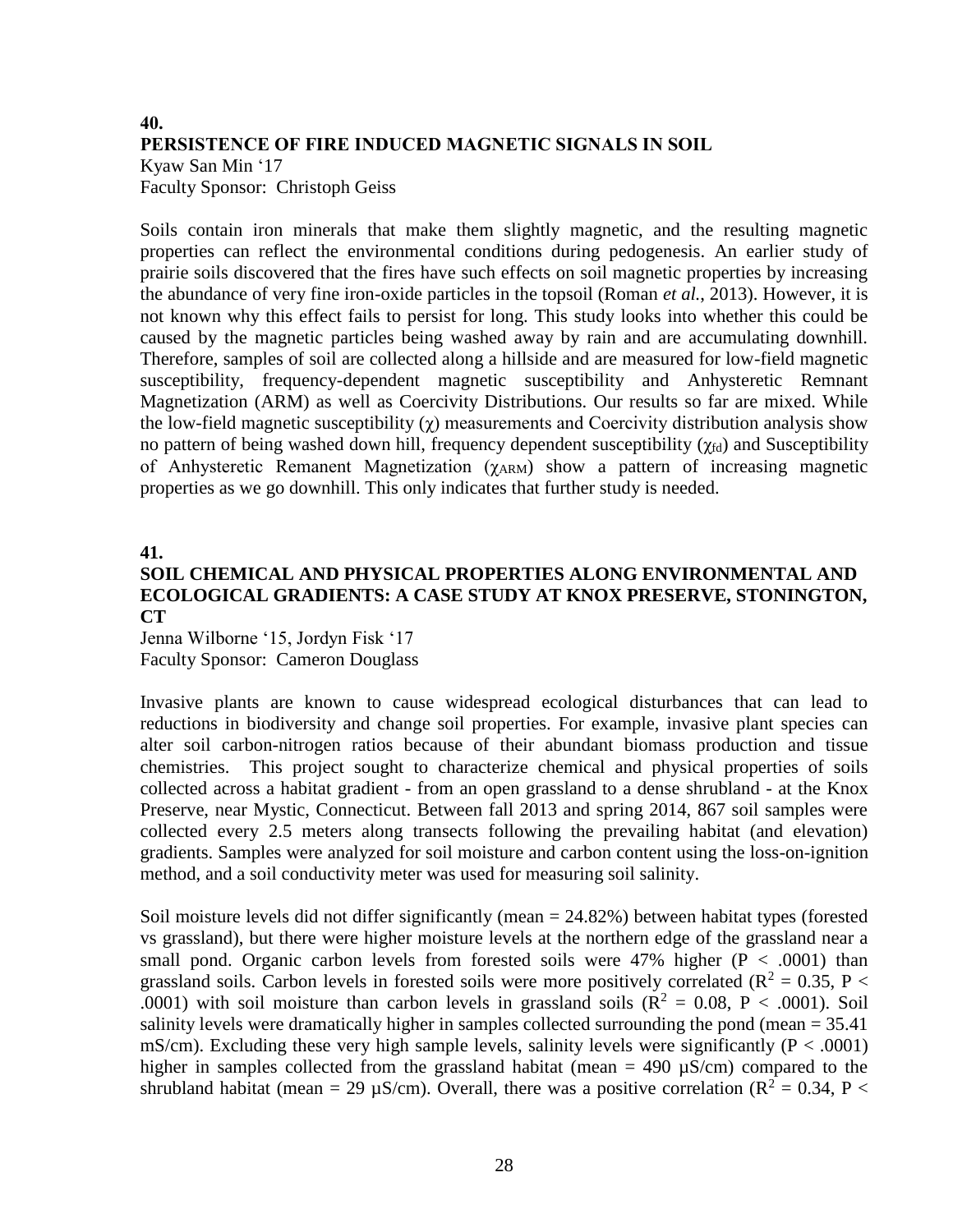.0001) between soil moisture and salinity levels in the grassland site, but a much weaker correlation ( $R^2 = 0.09$ ,  $P < .0001$ ) between these parameters in forested soils. Changes in elevation within the Knox Preserve likely explain the variation in salinity levels. Further studies will be carried out in the coming year to determine additional possible driving factors for habitat differences in organic carbon levels.

## **NEUROSCIENCE**

**42.**

### **EFFECTS OF KETOGENIC DIETS ON AUTISTIC SYMPTOMS OF FEMALE EL MICE**

Subrina Bisnauth '15 Faculty Sponsors: David Ruskin, Susan Masino

The ketogenic diet (KD) is a high fat, restricted carbohydrate, sufficient protein metabolic therapy that has been shown to significantly reduce seizures in persons with epilepsy which is often comorbid with autism. A restrictive KD reverses symptoms in the BTBR mouse model of autism but is a factor in its clinical applicability. In a study with the EL mouse model of epilepsy and autism, sex-dependent effects were found and effects were seen in females only. The strict and a milder KD was tested on female EL mice to compare their effects on blood chemistry and body weight. The moderate KD trended towards having lowered blood glucose and both diets resulted in significantly increased blood ketones. Only the strict diet resulted in weight loss. The difference in the ratio of fats, carbs and proteins as well as in the other nutrient components in the two diets is important to the weight and blood effects seen in the animals. The current study will investigate if increased ketones and lowered blood glucose are necessary for behavioral improvement. Further studies should be carried out on male EL mice to determine whether there are also sex-dependent effects of the moderate KD, as well as studies to determine which components of the diet are most important for improving symptoms and how the balancing of nutrients could impact the therapeutic effects.

**43.**

**NEONATAL DESENSITIZATION AND IMMUNE-TOLERANCE IN RATS** Tasmerisk Haught '15 Non-Trinity Faculty Sponsors: Virginia Mattis, Ph.D. , Genevieve Gowing, Ph.D. , Clive

Svendsen, Ph.D.

Neural xenografts are stem cell transplants from one species to another. Without appropriate immunosuppression, neural xenografts in adult rodent brains are rejected. However, by taking advantage of the underdeveloped immune system of neonates, a neonatal desensitization and immune tolerance to xenogeneic donor cells during this period could allow for transplant survival. Using one human fetal neural progenitor cell line and two induced pluripotent stem cell (iPSC) derived neural progenitor cell lines expressing luciferase, intraperitoneal injections were performed the day rat subjects were born to induce desensitization. Bilateral stem cell striatal injections were performed two months later to assess for xenograft acceptance following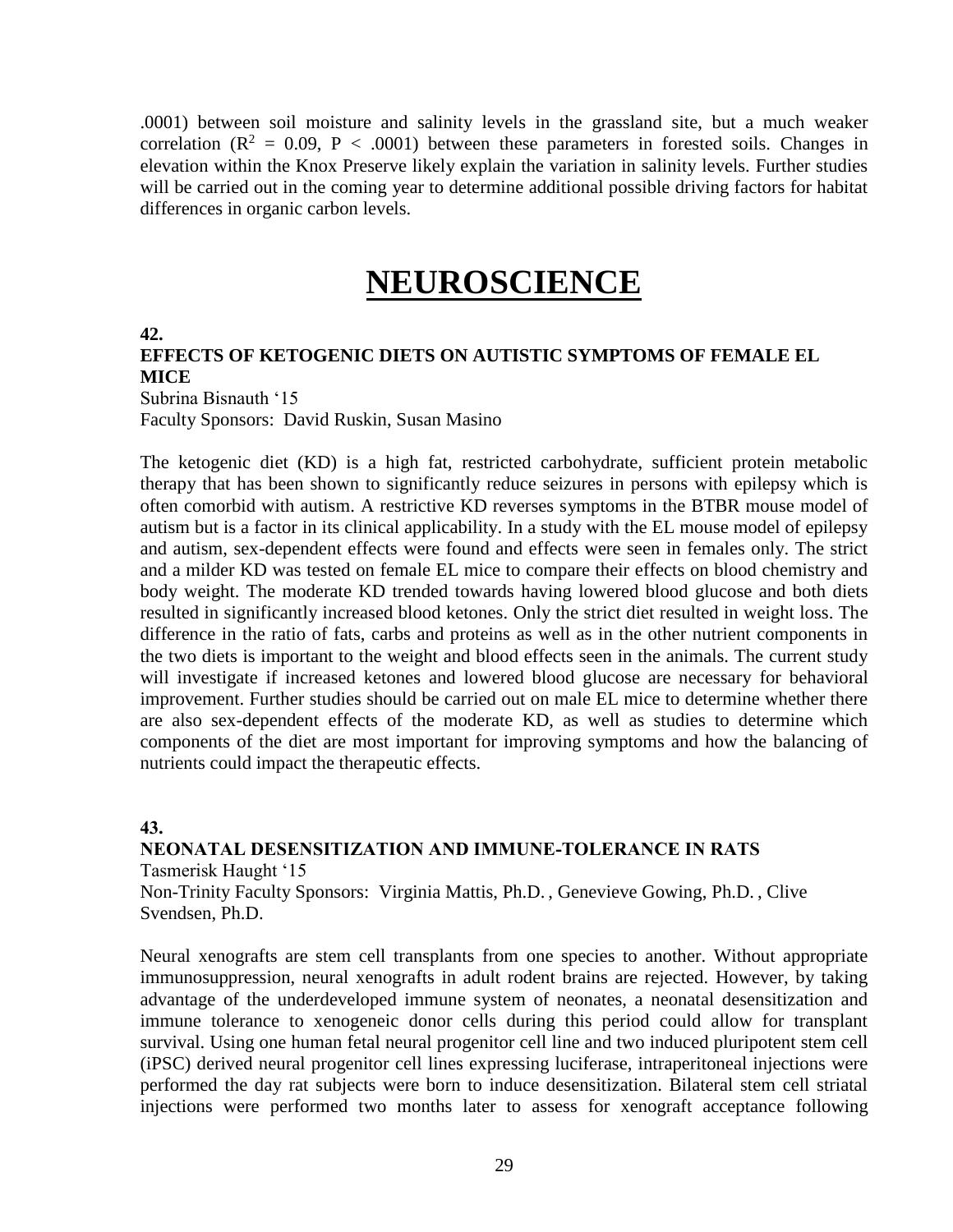desensitization. Luciferase imaging of desensitized rats done 73 days post-adult striatal transplant show preliminary evidence against xenograft survival. To determine if cells were surviving in the desensitized animals, the animals were sacrificed, stained and co-localization of human stem cell labeling, SC101, and the nuclear marker DAPI were imaged and surviving cells were counted. If cell survival is shown to take place, desensitization of neural stem cell transplants would allow for more cost efficient and effective animal models. However, if counts are consistent with the preliminary luciferase data already obtained, alternative methods such as the use of immunosuppressant drugs for survival of neural stem cell xenografts will remain necessary.

#### **44.**

## **A COMPARISON OF THE MEMORY FOR INTENTIONS SCREENING TEST AND THE CAMBRIDGE PROSPECTIVE MEMORY TEST**

Constance Ky '17 Faculty Sponsor: Sarah Raskin

The Memory for Intentions Screening Test (MIST) is a paper and pencil test, designed to be a clinical measure of prospective memory through the use of time versus event and action versus verbal cues. The Cambridge Prospective Memory Test (CAMPROMPT) is another test that quantitatively measures prospective memory, but unlike the MIST, subjects are given the opportunity to record their instructions in order to aid them during the test. Although the CAMPROMPT creates a more realistic setting for the subject, it reduces the extent to which the participant must rely on prospective memory, whereas those who take the MIST must rely solely on prospective memory. Therefore, the goal of this research was to compare the MIST to the CAMPROMPT and determine if participants would receive the same scores on both tests. The results of the test reveal that participants scored differently on the two tests, with only a correlation between the event-based prospective memory questions, indicating that the different methods of testing had a significant effect.

**45.**

### **QUANTIFICATION OF PURINE CONTENT CHANGES IN MOUSE BRAIN FOLLOWING CHRONIC KETOGENIC DIET**

Jacob Rubin '15 Faculty Sponsor: William H. Church

The ketogenic diet (KD) is well known for its efficacy in reducing frequency and severity of seizures in children with drug-resistant epilepsy. However, very little is known about the mechanisms by which the KD elicits these effects. Previous work in this lab examined KDinduced changes of catecholamine neurochemistry in several regions of the mouse brain. Dopaminergic metabolite ratios were increased in both the motor and somatosensory cortices suggesting an activation of the meso-cortical dopaminergic system. Adenosine has also been purported to be involved in the ketogenic diet's mechanism of action, so changes in the purinergic neurochemical system was investigated in the current work. Tissue homogenates of the motor cortex, somatosensory cortex, nucleus accumbens, anterior caudate putamen, posterior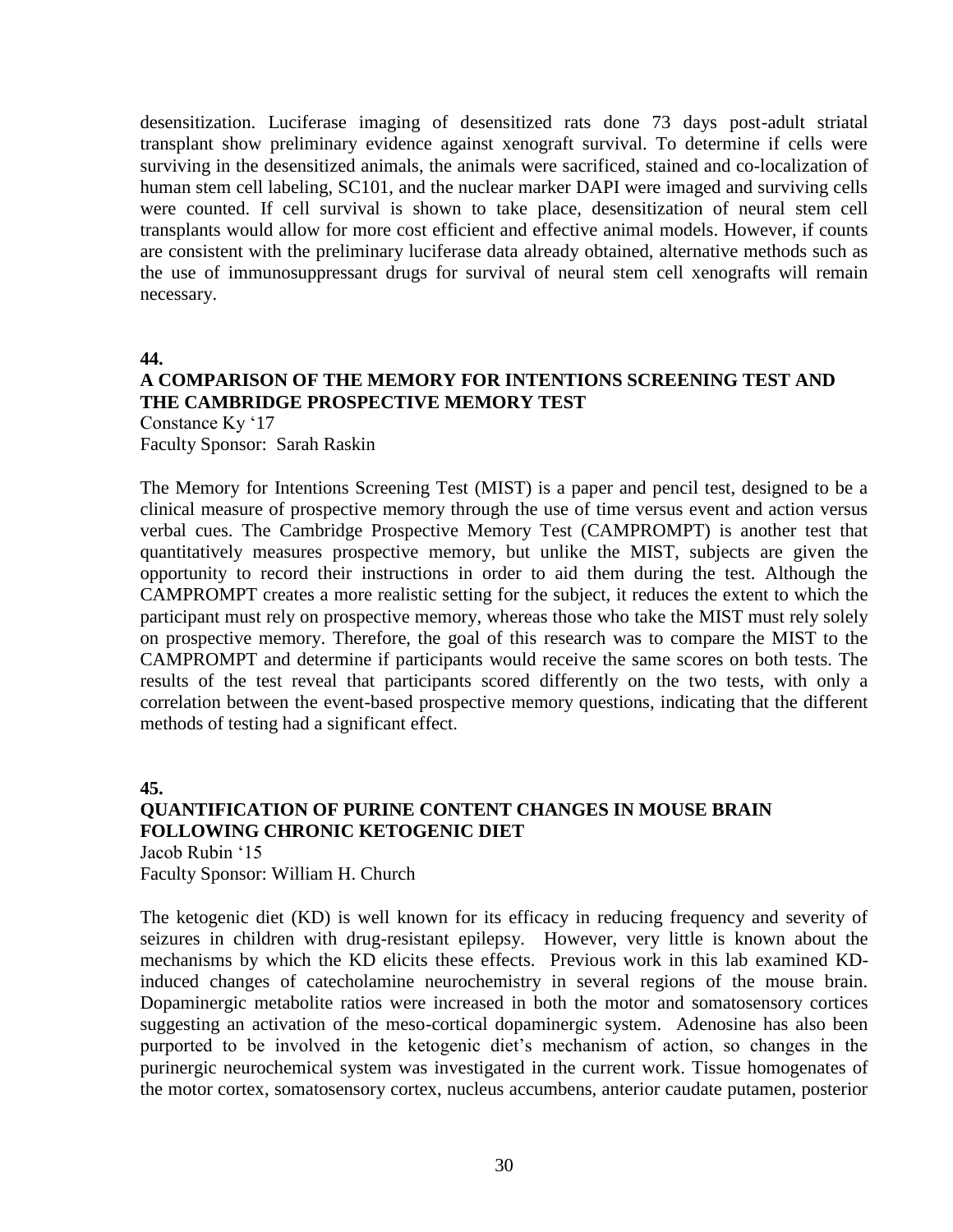caudate putamen and midbrain regions were analyzed using high pressure liquid chromatography to quantitate uric acid, guanine, hypoxanthine, xanthine, inosine, guanosine, and adenosine. At this point data from the analysis of 72 out of 96 brain samples have been processed. The remaining brain samples will be completed during the fall semester at which point data will be processed to assess how the KD influences purine levels in the aforementioned mouse brain regions. Information gathered from the current study may shed light on the mechanisms involved in the KD's anti-epileptic effects and thus afford the scientific community with the insights that will aid in the development of pharmaceutical alternatives to the KD.

**46.**

### **CELL DIFFERENTIATION STRATEGIES FOR NEONATAL INTRAVENTRICULAR HEMORRHAGE**

William Schreiber-Stainthorp '15 Non-Trinity Faculty Sponsors: Joshua J. Breunig, PhD; Aslam Akhtar, MS

Intraventricular hemorrhage (IVH) is a condition which affects premature and low birth-weight infants. Over 12,000 cases are seen every year in the United States alone, with consequences that can often result in severe, lifelong disabilities or death. Cognitive impairments correlate well with white matter destruction in the brain. White matter is made up of oligodendroglial cells, which are generated during the myelination process that occurs from birth to young adulthood. Previous studies suggest that oligodendrocytes are preferentially lost in IVH and, thus, may constitute a target for cell therapy.

To better study IVH and evaluate potential therapies, we have designed a new animal model of the disease. Recent studies have shown that increased secretion of vascular endothelial growth factor (VEGF) is seen in patients and can cause IVH symptoms in the mouse brain. To this end, we created a plasmid to overexpress VEGF. This plasmid will be electroporated into the neural stem cells lining the lateral ventricles of newborn mice, and we hypothesize that that the increased VEGF secretion will lead to vascular leakage and IVH.

Using our model of VEGF induced IVH, we will test the strategy of directing differentiation of neural stem cells into oligodendrocytes as a cell therapy. Previous studies have shown that overexpression of several transcription factors  $-$  Sox10, Olig2, and Nkx6.2 or Zfp536 – can reprogram fibroblasts into functional myelinating oligodendrocytes. We created inducible plasmids containing these four transcription factors. With our inducible system, administration of doxycycline results in gene expression. Additionally, neural stem cells can be cultured from IVH patients as part of standard of care treatment and represent an autologous source which avoids the need for immunosuppression. Thus, these plasmids will be nucleofected into a culture of these neural stem cells and then transplanted into the IVH brain. Expression of the four transcription factors will then be induced by administration of doxycycline, differentiating the stem cells to oligodendrocytes which will potentially re-myelinate the neurons and promote neuronal function. Outcomes will be assessed based on survival, the differentiation of the stem cells to oligodendrocytes, and myelination in the IVH brain.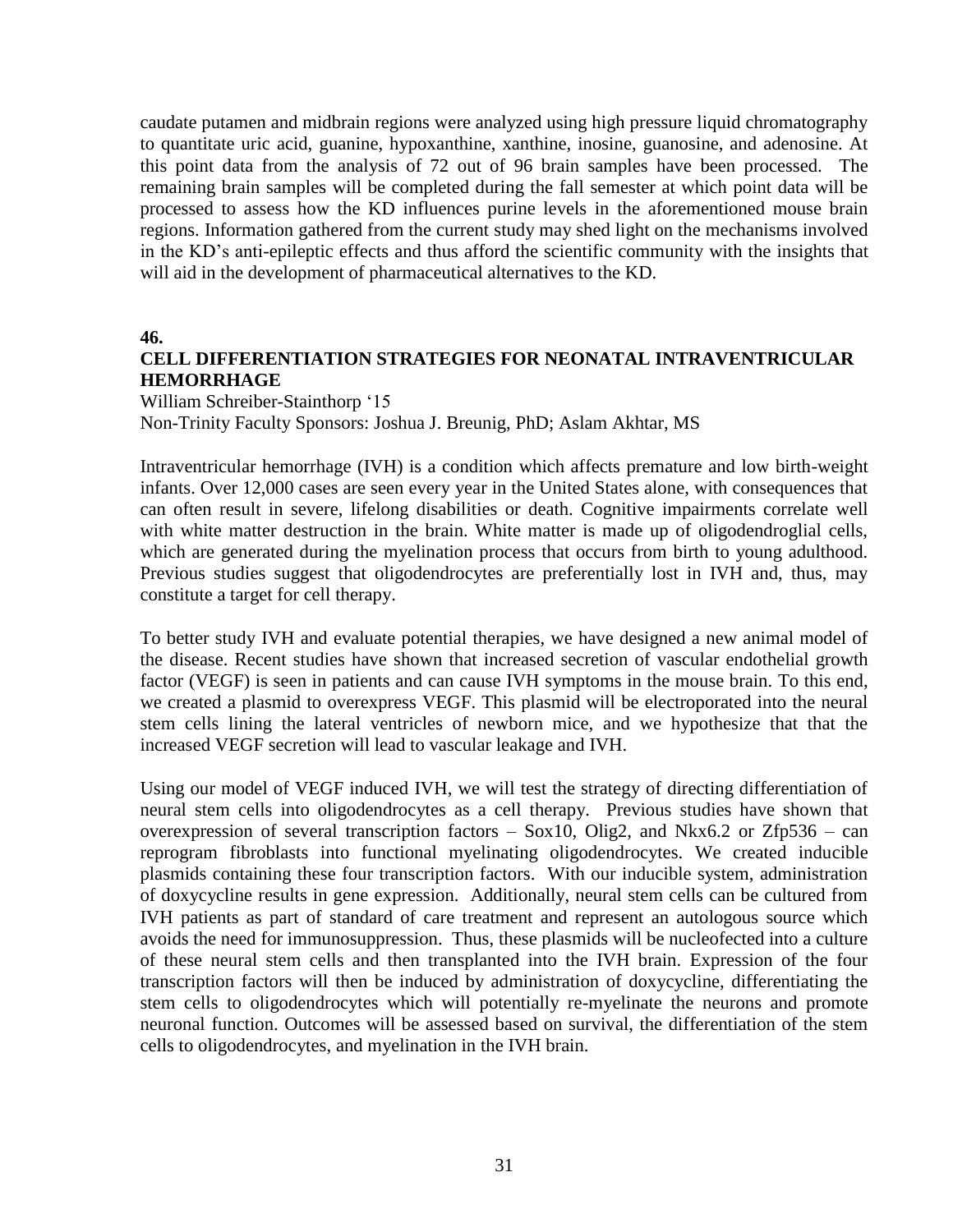### **47. REVERSIBILITY OF DIETARY EFFECTS ON SOCIABILITY IN BTBR MICE**

Sierra Slade '15

Faculty Sponsors: David Ruskin, Susan Masino

Autism is a neurological disorder characterized, in part, by a deficit in sociability. The ketogenic diet (KD), a high-fat and very low-carbohydrate diet, has been shown to improve sociability in the BTBR mouse model of autism. KD is also used to reduce epileptic seizures is humans and rodent models of epilepsy, a neurological disorder comorbid with autism. Interestingly, reductions in seizures have been shown to be sustained in epileptic patients and rodent models after the diet is no longer administered. This study aimed to determine whether the increase in sociability seen in BTBR mice on KD is maintained or reversed when they are returned to a standard diet. In this study 5 week old BTBR mice were fed a 3:1 (fat : carbohydrates + protein) ketogenic diet for 3 weeks. After 3 weeks of dietary treatment their sociability was tested using the 3-chamber test of sociability in rodents. Immediately following, the reversal (experimental) group was switched to a standard diet while the control group remained on KD. One week later, both groups were re-tested. Results of the re-test showed that after being switched to the standard diet the mice had significantly lower sociability than displayed in their initial testing and significantly lower sociability than the control group which had remained on KD. The control group maintained a trend of increased sociability insignificantly different from the initial test. The study concludes that the dietary effects on sociability were reversed when diet therapy ended. Methodological concerns include the brief duration of the study and the abrupt removal of the reversal group from KD. The results imply different mechanisms by which the diet ameliorates epileptic seizures and the behavioral symptoms of autism. Future studies will examine the reversibility of the dietary effects after extended (longer than 3 week) use of KD.

### **48.**

## **ANALYSIS OF THE ACTIVITY OF AN ASTROCYTE SECRETED FACTOR ON SH-SY5Y NEUROBLASTOMA CELLS**

Nathaniel Thiemann '17, Sheila Njau '17, Thomas Naragon '17 Faculty Sponsor: William H. Church

Astrocytes are glial cells that are found in the central nervous system and perform various functions that aid with the growth and survival of neurons. Neuroblastoma is a type of solid extracranial tumor that usually develops in young children. When astrocyte conditioned media is applied to SH-SY5Y neuroblastoma cells, there is a significant increase in cell death from that observed in the control (DMEM F-12). This suggests that astrocytes release a factor that induces SH-SY5Y cell death. Addition of TIMP-1, a tissue inhibitor of metalloproteinases, prevents cell death in cells treated with wild type astrocyte media. Heating the wild type media eliminated the increase in cell death, suggesting an enzyme like factor. To begin to narrow down the size of this cell death inducing factor, fractions of the media were obtained through ultracentrifugation of wild type astrocyte media and TIMP-1 KO astrocyte media at 50kDa and 100kDa. The results suggest that this factor weighs between 50kDa and 100kDa and somehow interacts with TIMP-1 to mediate cell death. Also, there may be a neurotrophic factor that weighs above 100kDa that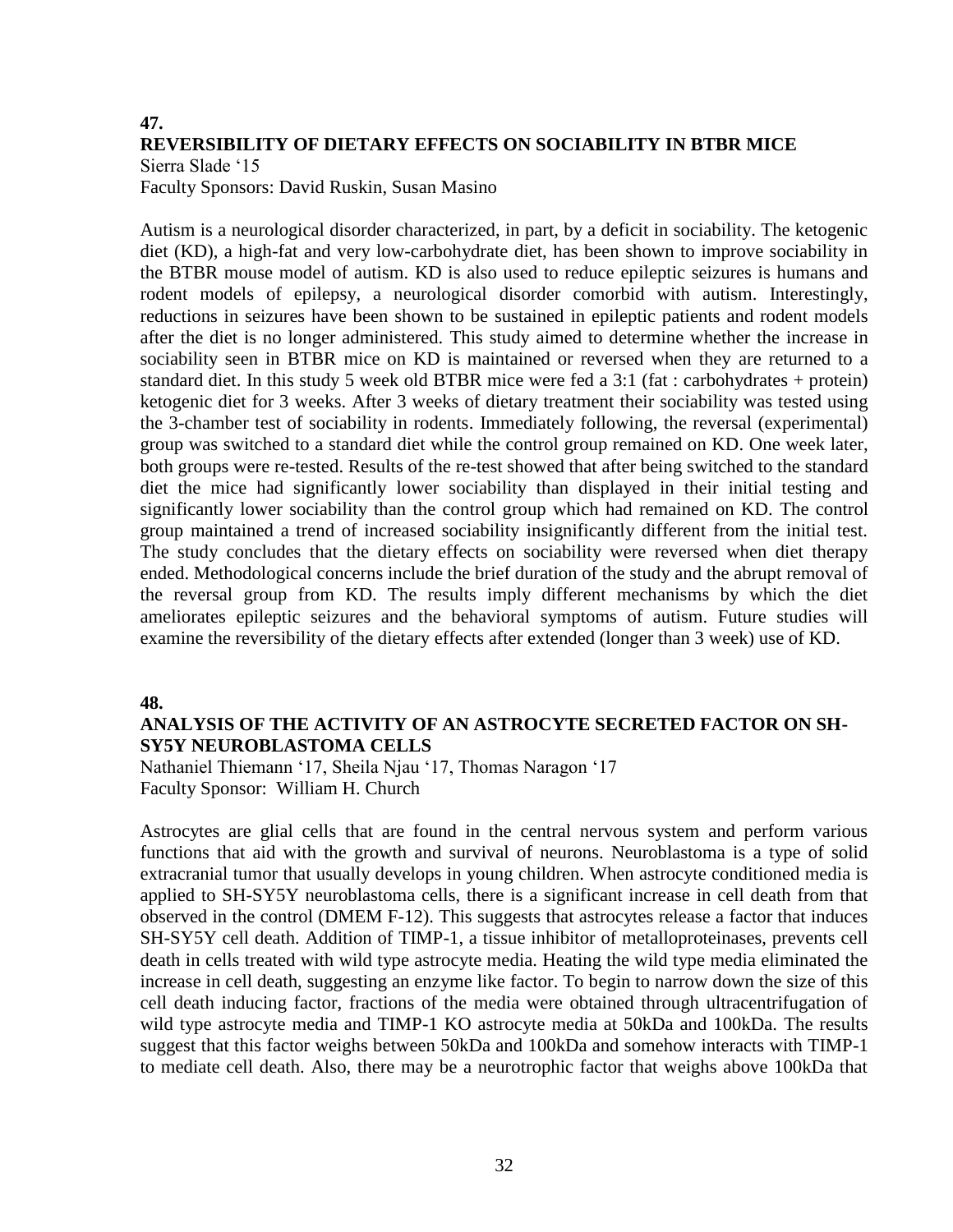protects the SH-SY5Y cells against the CDIF. Learning the identity of this factor could have implications on research dealing with cancer as well as neurodegenerative diseases.

## **POLITICAL SCIENCE AND PUBLIC POLICY**

#### **49.**

#### **EXTERNAL FORCES, INTERNAL RESPONSES: LOCAL GOVERNMENT POLICIES TOWARD IMMIGRANTS OVER TIME**

Magdalena Filippone '15, Bettina Cecilia Gonzalez '16 Faculty Sponsor: Abigail Fisher Williamson

In studying local government responses to immigration, we find that external forces play a role in the tenor of local reactions. Federal policies and national political context together with local characteristics shifts local policy responses. Additionally, external scrutiny, or reactions by the media and outside organizations, put pressure on municipalities that can cause them to rein in their restrictive ordinances. We examined 54 cities and towns that passed immigrant-related restrictive ordinances in 2006-2007 and hypothesize that there is a relationship between external scrutiny and the reining in of restrictions on immigrants. Our findings suggest that heightened attention to external anti-discrimination policies and the economic costs of bigotry gives immigrants the definition of minorities in need of protection, which leads to the taming of local restrictive ordinances. Meanwhile, when national rhetoric classifies an immigrant as an illegal alien, restrictive responses are not considered to be discriminatory.

# **PSYCHOLOGY**

#### **50.**

#### **DESIGNING A RELIABLE CODING SYSTEM FOR METACOGNITION**

Melody Fulton '15, Jen Schackner '15, Julia Sager '15 Faculty Sponsors: Dina Anselmi, David Reuman

There are only a few quantitative measures of metacognition suitable for children and adolescents. Moreover, there are no explicit qualitative measures of metacognition aligned with Ambrose et al.'s 5-step model of metacognition. A qualitative measure of metacognition was developed last year and given to 8<sup>th</sup> grade social studies students as part of a metacognitive intervention study. In order to validate this new measure as a reliable assessment of students' metacognition, we practiced the coding of student responses based on a coding system until we became proficient coders. A correlation of  $r=0.8$  is considered an acceptable standard for interrater reliability for research purposes. After making adjustments to the coding system and performing several practice checks, we reached an inter-rater agreement of *r*=.87. Based on these results, future coders should now be able to apply the MC-5 coding system to accurately assess the qualitative metacognitive skills of  $8<sup>th</sup>$  grade social studies students.